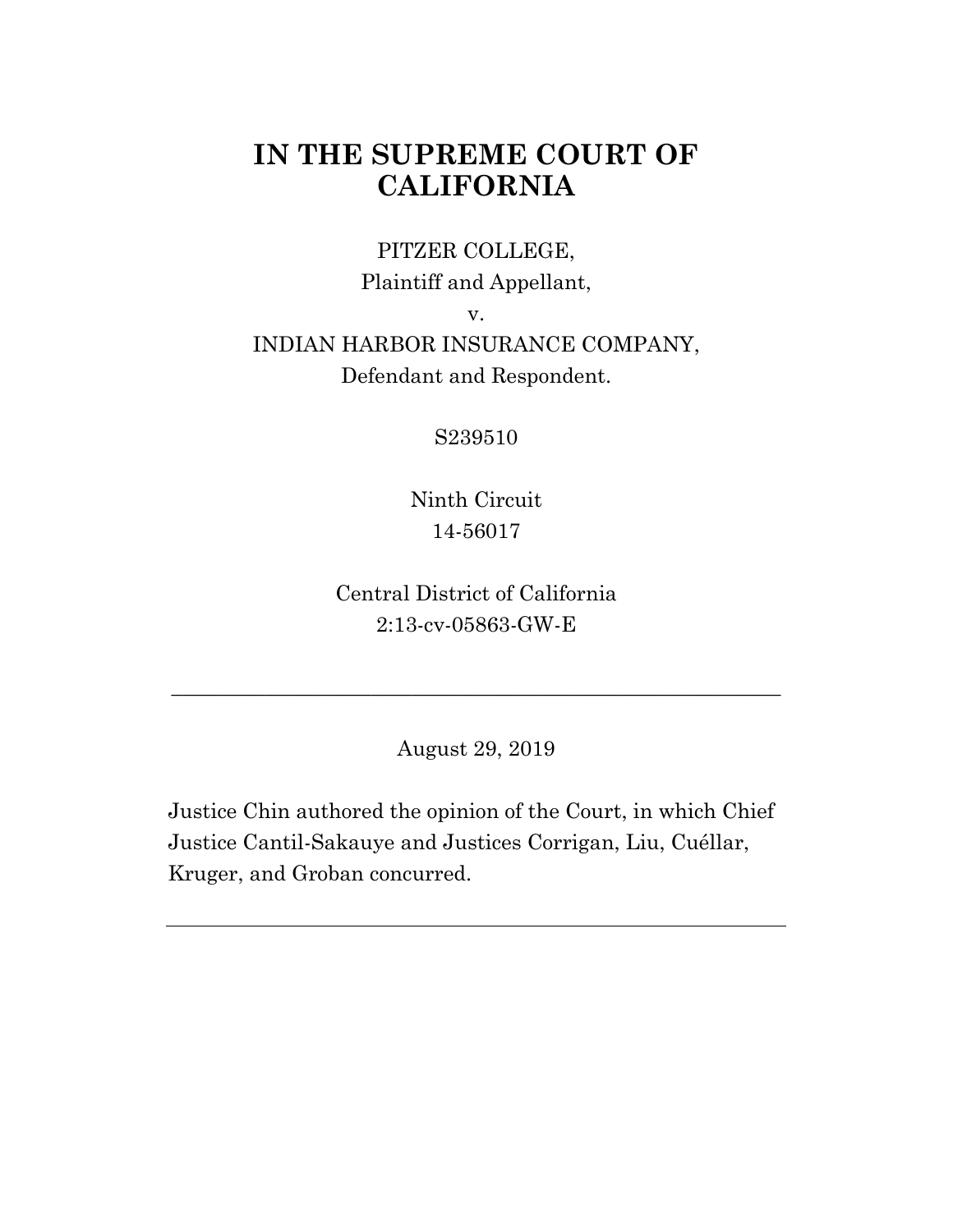# PITZER COLLEGE v. INDIAN HARBOR INSURANCE COMPANY S239510

#### Opinion of the Court by Chin, J.

California's notice-prejudice rule generally allows insureds to proceed with their insurance policy claims even if they give their insurer late notice of a claim, provided that the late notice does not substantially prejudice the insurer. (*Campbell v. Allstate Ins. Co.* (1963) 60 Cal.2d 303, 307 (*Campbell*).) In this context, we consider two narrow questions from the United States Court of Appeals for the Ninth Circuit, restated as follows: (1) Is California's common law noticeprejudice rule a fundamental public policy for the purpose of choice of law analysis? (2) If so, does the notice-prejudice rule apply to the consent provision of the insurance policy in this case? (Cal. Rules of Court, rule 8.548(f)(5) [Supreme Court may restate questions or ask the requesting court for clarification].) In line with California's strong preference to avoid technical forfeitures of insurance policy coverage, we conclude (1) that our notice-prejudice rule is a fundamental public policy of our state in the insurance context, and (2) the rule generally applies to consent provisions in the context of first party liability policy coverage and not to consent provisions in third party liability policies. We leave it for the Ninth Circuit to decide whether the consent provision at issue here contemplates first party or third party coverage.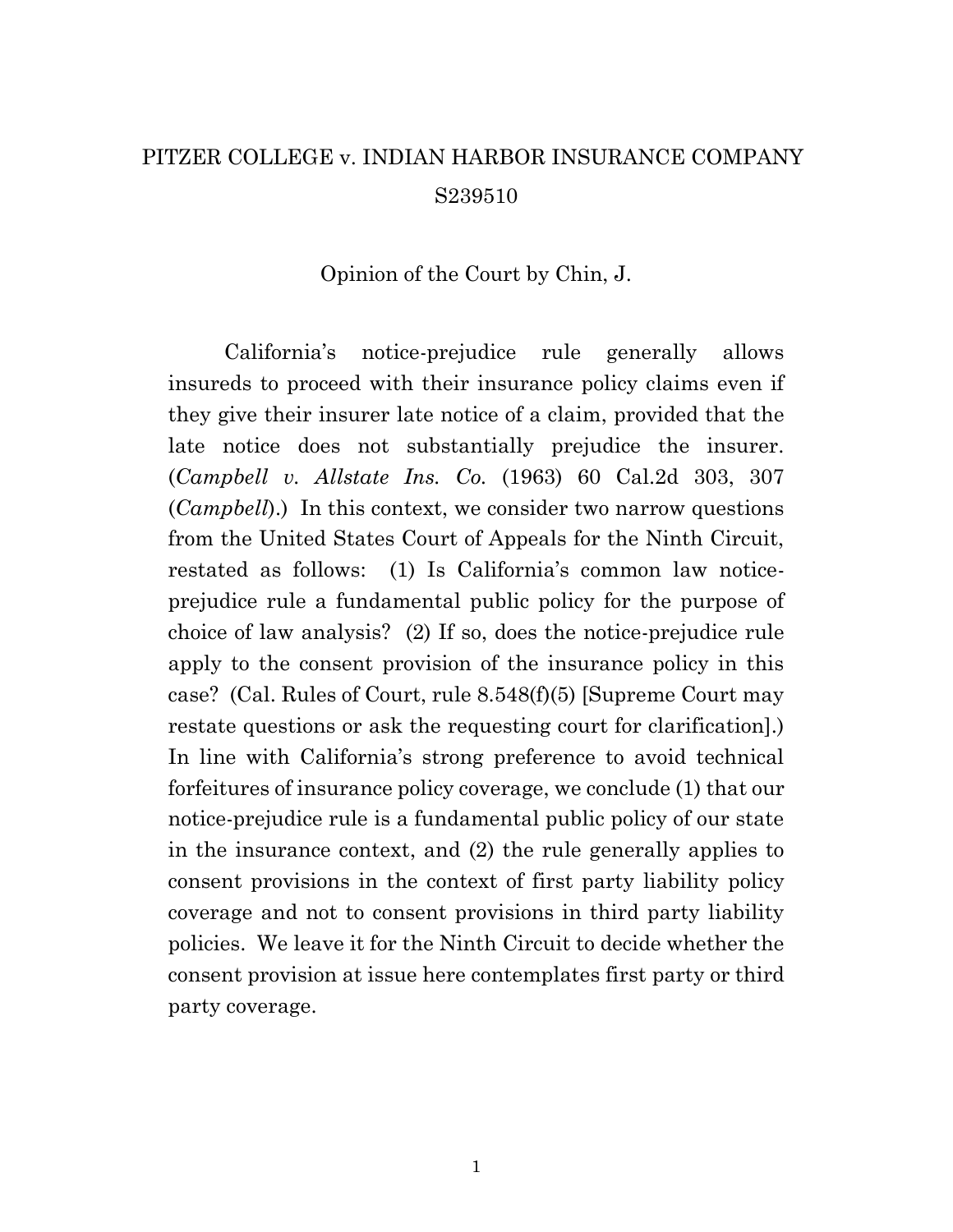## **I. FACTS AND PROCEDURAL HISTORY**

The Claremont University Consortium (CUC) is an umbrella entity that enters into insurance contracts on behalf of the Claremont Colleges, including plaintiff Pitzer College (Pitzer). (*Pitzer College v. Indian Harbor Ins. Co.* (9th Cir. 2017) 845 F.3d 993, 994 (*Pitzer College*).) The CUC purchased an insurance policy (Policy) from defendant Indian Harbor Insurance Company (Indian Harbor) that covered Pitzer for legal and remediation expenses resulting from pollution conditions discovered during the policy period of July 23, 2010 to July 23, 2011. (*Ibid.*)

The Policy contains three provisions pertinent to our review. First, a *notice provision* requires Pitzer to provide oral or written notice of any pollution condition to Indian Harbor and, in the event of oral notice, to "furnish . . . a written report as soon as practicable."**<sup>1</sup>** Second, a *consent provision* requires Pitzer to obtain Indian Harbor's written consent before incurring expenses, making payments, assuming obligations, and/or commencing remediation due to a pollution condition.**<sup>2</sup>**

 $\mathbf{1}$ **<sup>1</sup>** The notice provision states in relevant part: "As a condition precedent to the coverage hereunder, in the event . . . any POLLUTION CONDITION is first discovered by the INSURED that results in a LOSS or REMEDIATION EXPENSE [¶] . . . [¶] The INSURED shall provide to the Company, whether orally or in writing, notice of the particulars with respect to the time, place and circumstances thereof, along with the names and addresses of the injured and of available witnesses. In the event of oral notice, the INSURED agrees to furnish to the Company a written report as soon as practicable."

<sup>&</sup>lt;sup>2</sup> The consent provision states in relevant part: "No costs, charges, or expenses shall be incurred, nor payments made,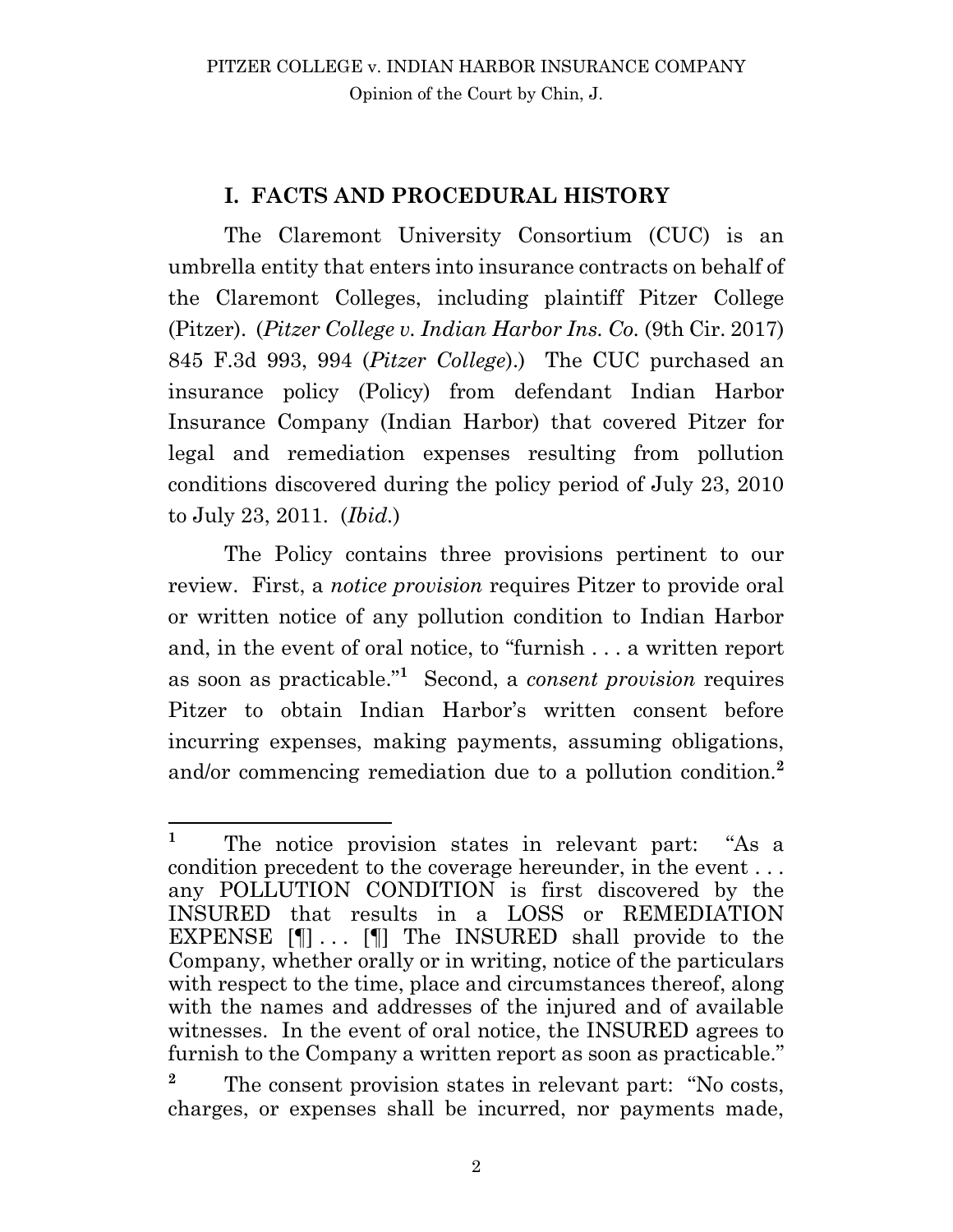Pursuant to an *emergency exception* to this consent provision, however, if Pitzer incurs costs "on an emergency basis where any delay . . . would cause injury to persons or damage to property or increase significantly the cost of responding to any [pollution condition]," then Pitzer is *not* required to obtain Indian Harbor's prior written consent, but it *is* required to notify Indian Harbor "immediately thereafter." Third, a *choice of law provision* states that New York law governs all matters arising under the Policy.<sup>3</sup>

On January 10, 2011, Pitzer discovered darkened soils at the construction site for a new dormitory on campus. (*Pitzer College*, *supra*, 845 F.3d at p. 994.) "By January 21, 2011, Pitzer determined that remediation would be required." (*Ibid.*) With pressure to complete the dormitory prior to the start of the 2012- 2013 academic year, Pitzer conferred with environmental consultants who determined that the least expensive and most expeditious option was to conduct lead removal onsite using a transportable treatment unit (TTU). Pitzer reserved one of the two TTUs that were licensed for use in Southern California and began the treatment process. (*Ibid.*) Remediation work

 $\overline{a}$ 

obligations assumed or remediation commenced without the Company's written consent which shall not be unreasonably withheld. This provision does not apply to costs incurred by the INSURED on an emergency basis, where any delay on the part of the INSURED would cause injury to persons or damage to property or increase significantly the cost of responding to any POLLUTION CONDITION. If such emergency occurs, the INSURED shall notify the Company immediately thereafter."

<sup>&</sup>lt;sup>3</sup> The choice of law provision states: "All matters arising" hereunder including questions related to validity interpretation, performance and enforcement of this Policy shall be determined in accordance with the law and practice of the State of New York (notwithstanding New York's conflicts of law rules)."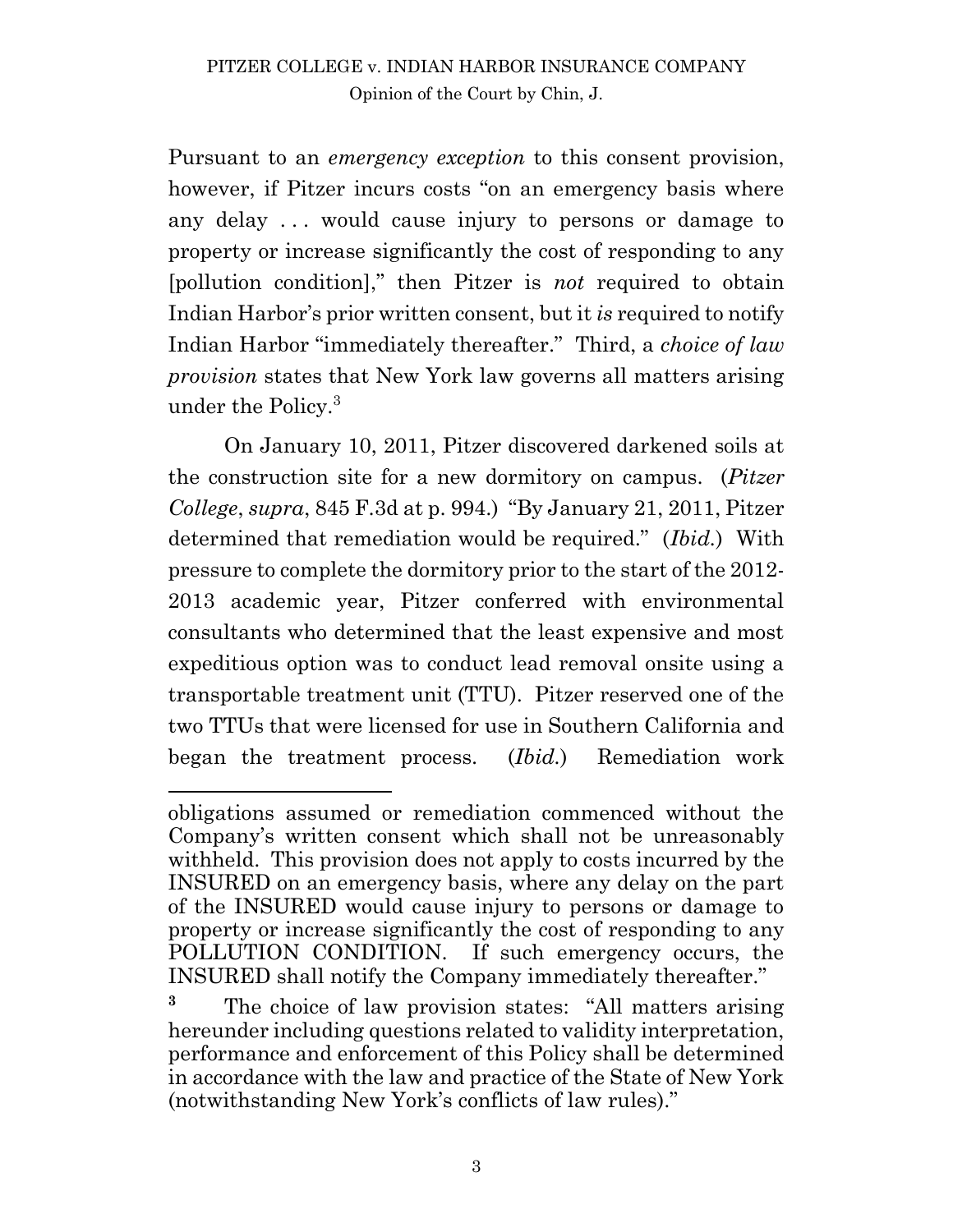commenced on March 9, 2011 with the setup of the TTU and was successfully completed one month later at a total cost of nearly \$2 million. Indian Harbor's expert later opined that the remediation could have been performed at a reduced cost using alternative methods, and that the manner of remediation waived subrogation rights against others who may have been responsible for the contaminated soil.

Pitzer did not obtain Indian Harbor's consent before commencing remediation or paying remediation costs. (*Pitzer College, supra,* 845 F.3d at p. 995.) In fact, "Pitzer did not inform Indian Harbor of the remediation until July 11, 2011, approximately three months after it completed remediation and six months after it discovered the darkened soils." (*Ibid.*)

"On August 10, 2011, Indian Harbor acknowledged receipt of Pitzer's notice of remediation." (*Pitzer College, supra,* 845 F.3d at p. 995.) On March 16, 2012, Indian Harbor denied coverage based on Pitzer's failure to give notice as soon as practicable and its failure to obtain Indian Harbor's consent before commencing the remediation process. (*Ibid.*)

Pitzer sued Indian Harbor in Los Angeles County Superior Court for declaratory relief and breach of contract. (*Pitzer College*, *supra*, 845 F.3d at p. 995.) Indian Harbor removed the case to federal court on the basis of diversity jurisdiction and moved for summary judgment, claiming that it had no obligation to indemnify Pitzer for remediation costs because Pitzer had violated the Policy's notice and consent provisions. The district court granted the motion. (*Ibid.*)

The district court held that New York law applied, because although a state's fundamental policy can override a choice of law provision, Pitzer had "failed to establish" that California's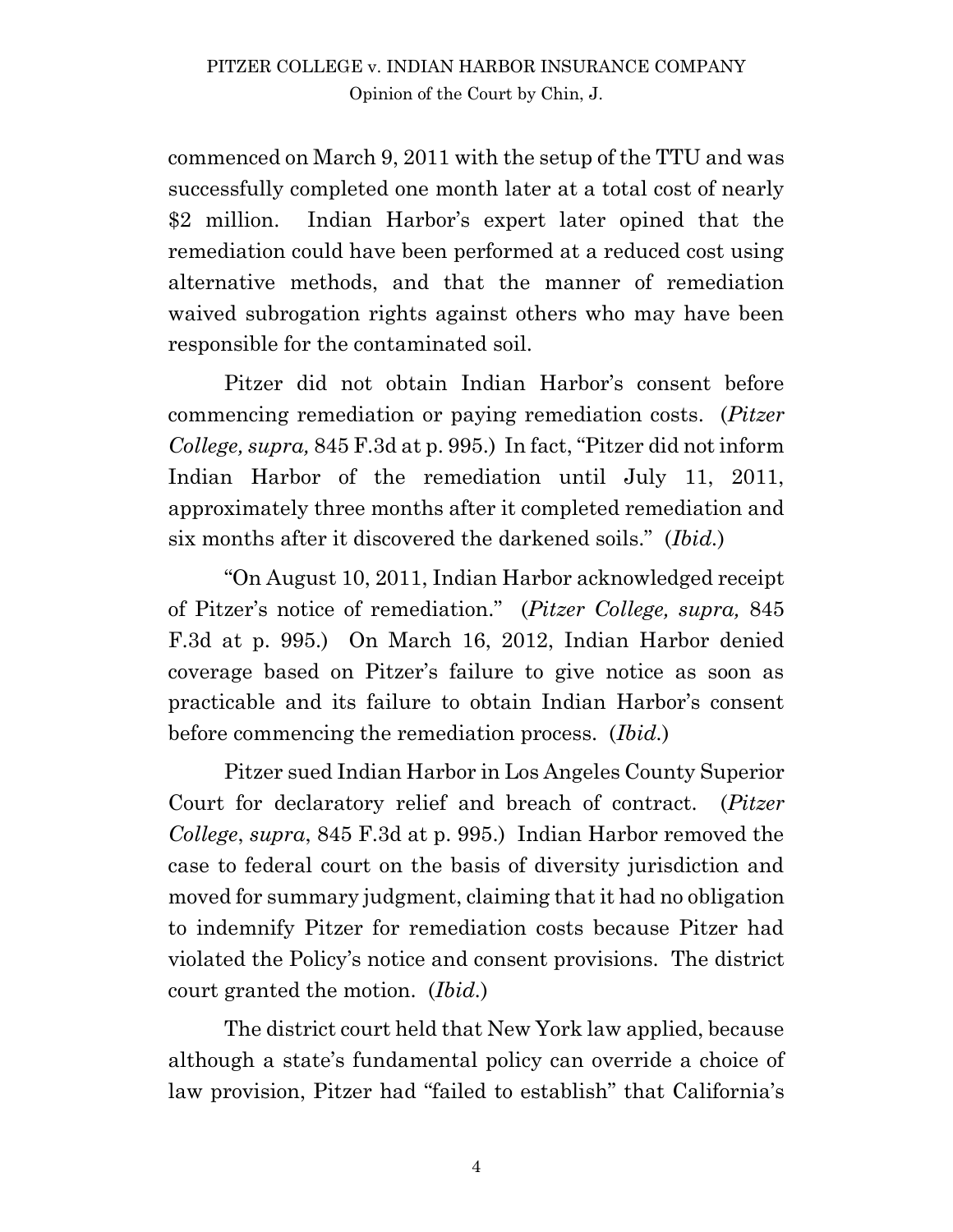notice-prejudice rule is such a policy. (*Pitzer College, supra,* 845 F.3d at p. 995; see *Indian Harbor Ins. Co. v. City of San Diego*  (S.D.N.Y. 2013) 972 F.Supp.2d 634, 648-653.) Although section 3420, subdivision (a)(5) of New York Insurance Law applies a notice-prejudice rule to insurance policies issued or delivered *in* New York, policies issued and delivered *outside* New York [as in this case] are subject to a strict no-prejudice rule under New York common law, which denies coverage where timely notice is not provided. Applying New York law pursuant to the Policy's choice of law provision, the court concluded that summary judgment was warranted because Pitzer did not provide timely notice, as required by the Policy's notice provision. (*Pitzer College, supra,* 845 F.3d at p. 995.) The district court did note, however, that Indian Harbor would not have prevailed at summary judgment on this ground if it had been required to show prejudice. (*Ibid.*)

Additionally, the district court held that summary judgment was separately warranted because Pitzer did not comply with the Policy's consent provision. (*Pitzer College, supra,* 845 F.3d at p. 995.) Here, the court rejected Pitzer's argument that its remediation costs were incurred on an emergency basis, and therefore it had not been required to obtain prior written consent pursuant to the emergency exception to the consent provision. (*Ibid.*) Even if the emergency exception did apply, the court explained, Pitzer had failed to notify Indian Harbor "immediately" after it incurred its costs. (*Ibid.*) It is unclear whether the district court addressed Pitzer's arguments (1) that the notice-prejudice rule should apply to the consent provision as well as the notice provision, and (2) that the State of California has "a materially greater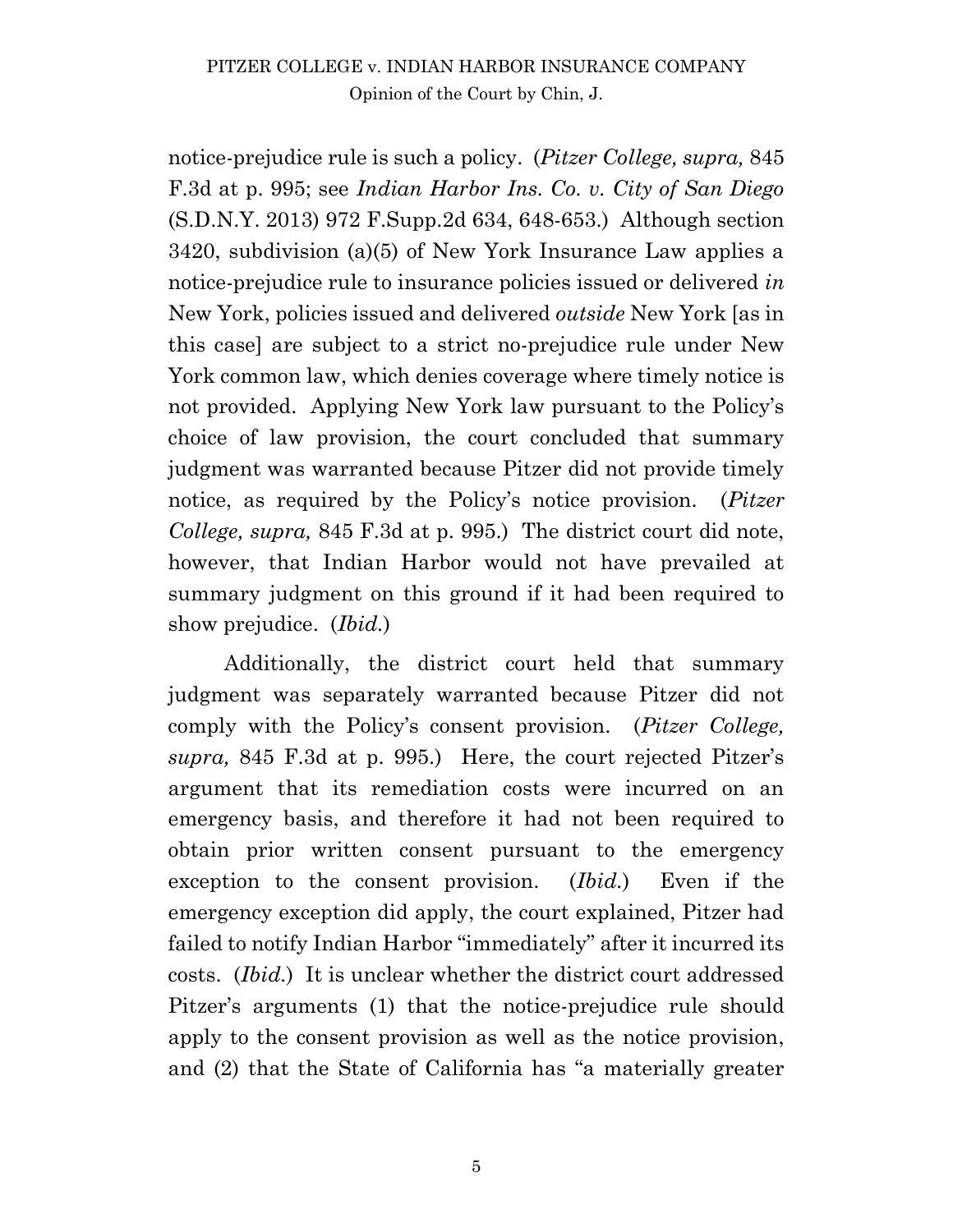interest" in the determination of the issue than the State of New York for choice of law purposes.

Pitzer timely appealed, and oral arguments were heard before the Ninth Circuit Court of Appeals. In issuing the certified questions to us, the Ninth Circuit observed: "Resolution of this appeal turns on whether California's noticeprejudice rule is a fundamental public policy for the purpose of choice-of-law analysis. If the California Supreme Court determines that the notice-prejudice rule is fundamental, the appeal then turns on whether, in a first party policy like Pitzer's, a consent provision operates as a notice requirement subject to the notice-prejudice rule. No controlling California precedent answers either question. *See* Cal. R. Ct. 8.548(a).Because the district court determined that '[i]f prejudice is required, [Indian Harbor] would not be able to prevail at summary judgment,' these questions are dispositive." (*Pitzer College, supra,* 845 F.3d at p. 995.)

## **II. DISCUSSION**

## **A. Choice of Law Analysis**

The crux of this case lies in the choice of law provision, designating that New York law should govern all matters arising under the Policy. California applies the principles set forth in section 187 of the Restatement Second of Conflict of Laws (section 187) in determining the enforceability of contractual choice of law provisions. (*Nedlloyd Lines B.V. v. Superior Court* (1992) 3 Cal.4th 459, 464-466 (*Nedlloyd*), citing § 187, subd. (2).) Under section 187, the parties' choice of law generally governs unless (1) it conflicts with a state's fundamental public policy, and (2) that state has a materially greater interest in the determination of the issue than the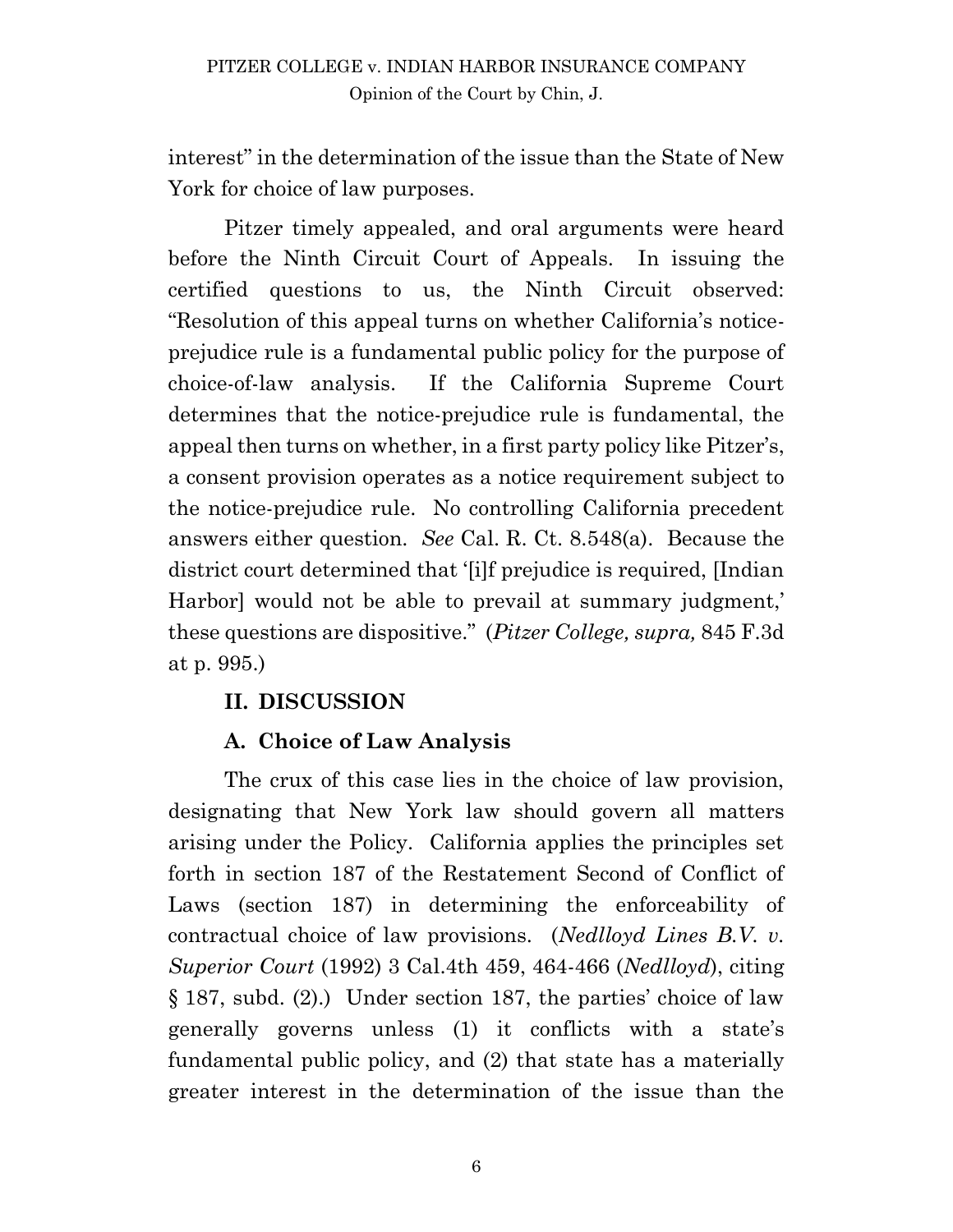contractually chosen state. (*Nedlloyd, supra,* 3 Cal.4th at pp. 465-466.) In *Nedlloyd*, we articulated California's multi-step choice of law analysis: "[T]he proper approach under Restatement section 187, subdivision (2) is for the court first to determine either: (1) whether the chosen state has a substantial relationship to the parties or their transaction, or (2) whether there is any other reasonable basis for the parties' choice of law. If neither of these tests is met, that is the end of the inquiry, and the court need not enforce the parties' choice of law. [Fn. omitted.] If, however, either test is met, the court must next determine whether the chosen state's law is contrary to a *fundamental* policy of California. [Fn. omitted.] If there is no such conflict, the court shall enforce the parties' choice of law. If, however, there is a fundamental conflict with California law, the court must then determine whether California has a 'materially greater interest than the chosen state in the determination of the particular issue....' (Rest., § 187, subd.) (2).) If California has a materially greater interest than the chosen state, the choice of law shall not be enforced, for the obvious reason that in such circumstance we will decline to enforce a law contrary to this state's fundamental policy." (*Nedlloyd, supra,* at p. 466.) Thus, if the party opposing the application of the choice of law provision—here, Pitzer—can establish "both that the chosen law is contrary to a fundamental policy of California and that California has a materially greater interest in the determination of the particular issue," then the court will not enforce the provision. (*Washington Mutual Bank v. Superior Court* (2001) 24 Cal.4th 906, 917.)

Regarding the first step of *Nedlloyd*'s choice of law analysis, the parties agree with the district court's finding that there is at least a "reasonable basis" for the selection of New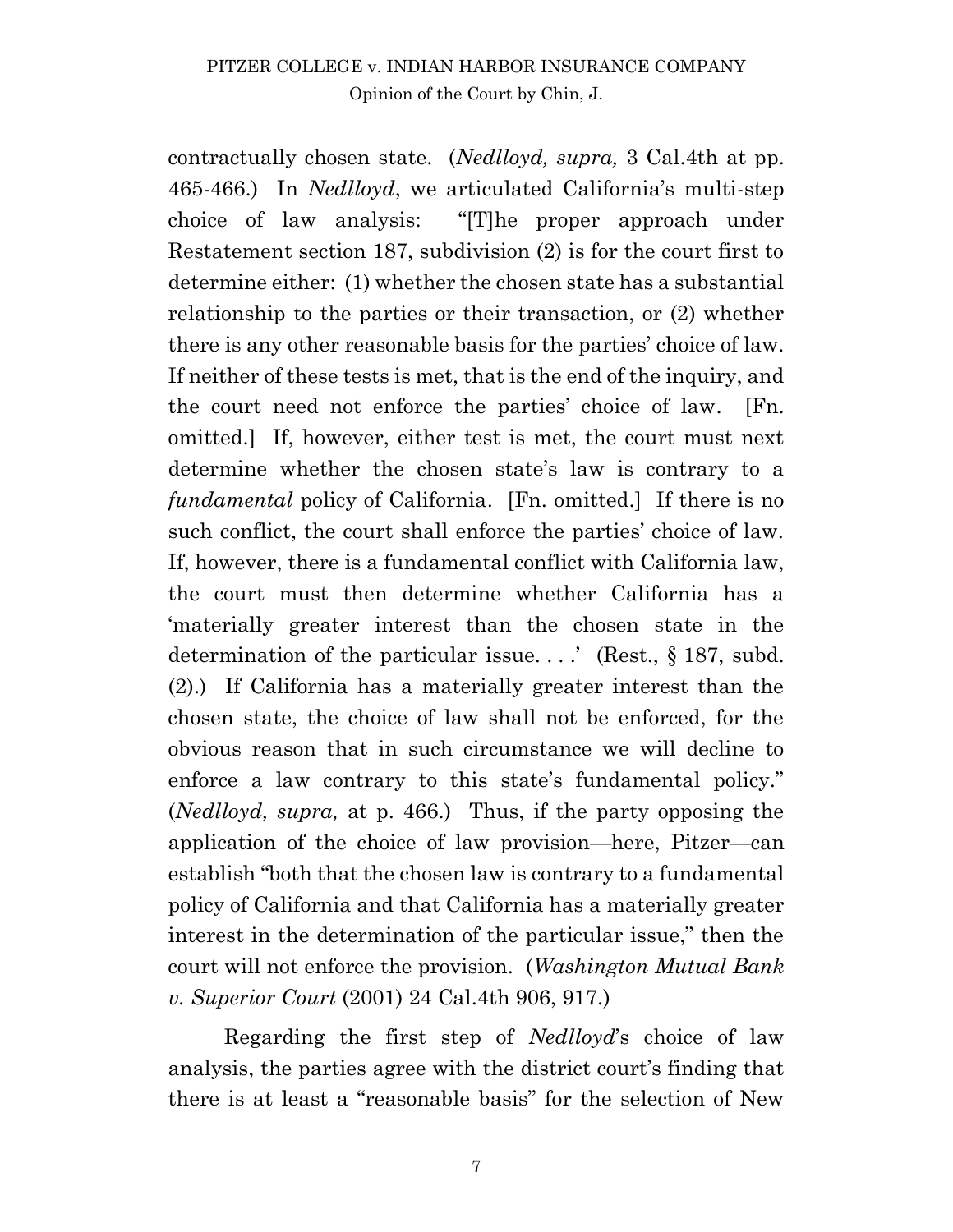York law. (*Nedlloyd, supra,* 3 Cal.4th at p. 466.) Our initial task, therefore, is to decide the first part of *Nedlloyd's* second step and determine whether California's notice-prejudice rule is a fundamental public policy.

## **B. California's Notice-prejudice Rule**

California's notice-prejudice rule requires an insurer to prove that the insured's late notice of a claim has substantially prejudiced its ability to investigate and negotiate payment for the insured's claim. A finding of substantial prejudice will generally excuse the insurer from its contractual obligations under the insurance policy, unless the insurer had actual or constructive knowledge of the claim. (See *Shell Oil Co. v. Winterthur Swiss Ins. Co.* (1993) 12 Cal.App.4th 715, 760-763 (*Shell Oil*); *Campbell*, *supra*, 60 Cal.2d 303.) As the Court of Appeal observed in *Shell Oil*, "California law is settled that a defense based on an insured's failure to give timely notice requires the insurer to prove that it suffered substantial prejudice. (*Clemmer v. Hartford Insurance Co.* (1978) 22 Cal.3d [865,] 881-883; *Billington v. Interinsurance Exchange* (1969) 71 Cal.2d 728, 737-738; [citations].) Prejudice is not presumed from delayed notice alone. [Citations.] The insurer must show actual prejudice, not the mere possibility of prejudice. [Citation]." (*Shell Oil*, at pp. 760-761.)

Although no case has referred to California's noticeprejudice rule as a fundamental rule of public policy, we have called the rule "the public policy of this state," favoring compensation of insureds over technical forfeiture. (*Campbell*, *supra*, 60 Cal.2d at p. 307; see *UNUM Life Ins. Co. of America v. Ward* (1999) 526 U.S. 358, 372 [noting that California's policy of enforcing the notice-prejudice rule was key to its decision]; see also *UNUM*, *supra*, 526 U.S. at p. 372 [noting that California's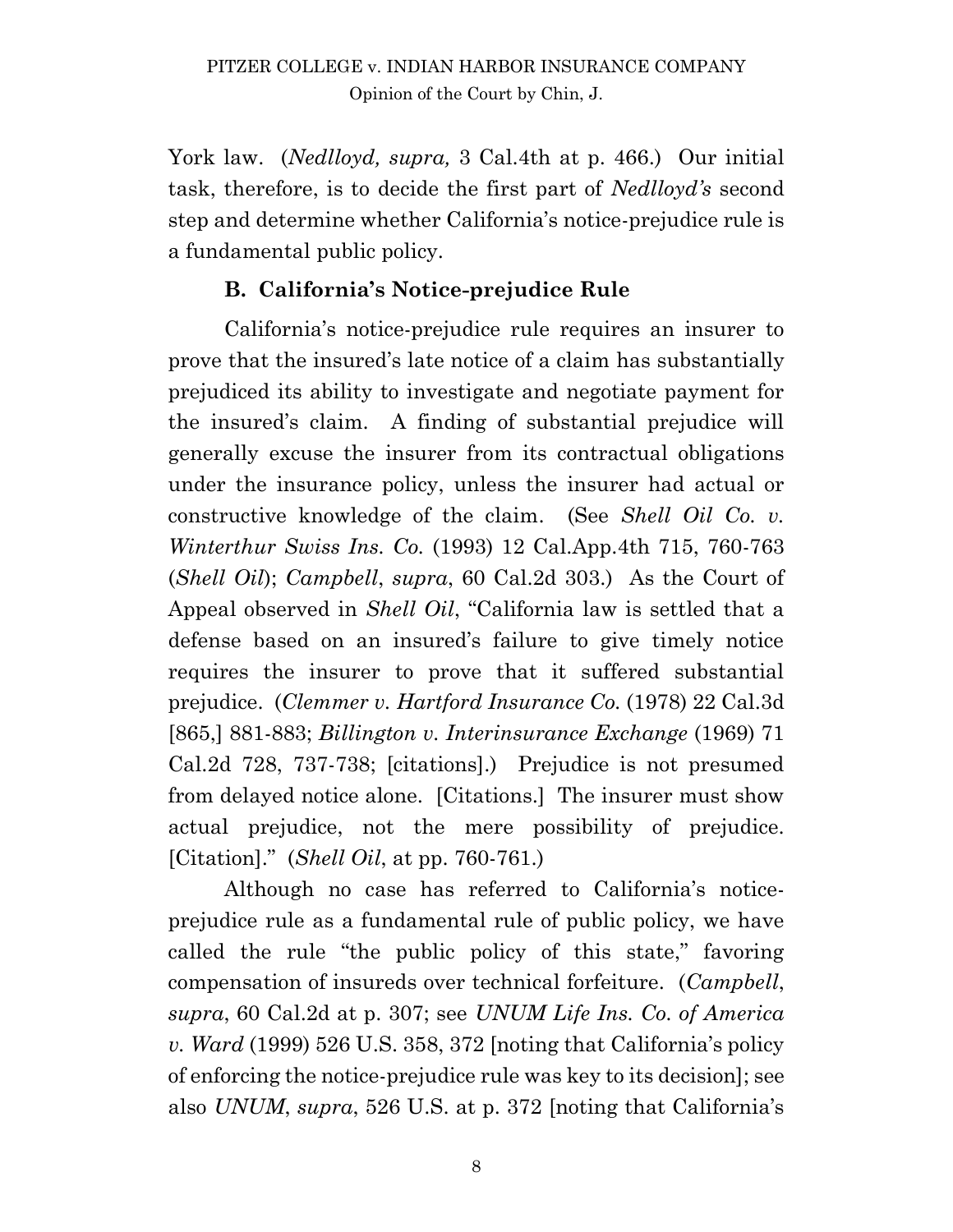notice-prejudice rule is "grounded in policy concerns specific to the insurance industry"]; *Service Management Systems, Inc. v. Steadfast Ins. Co.* (9th Cir. 2007) 216 Fed. Appx. 662, 664 [noting the "strong public policy behind [California's] noticeprejudice rule"]; *Insurance Co. of State of Pennsylvania v. Associated Int'l Ins. Co.* (9th Cir. 1990) 922 F.2d 516, 524 [noting "California's strong public policy against 'technical forfeitures' " in context of notice provision]; *National Semiconductor Corp. v. Allendale Mut. Ins. Co.* (D.Conn. 1982) 549 F.Supp. 1195, 1200 [noting "strong and abiding policy" of California's noticeprejudice rule].)

As one California Court of Appeal has recognized, there are no "bright-line rules for determining what is and what is not contrary to a fundamental policy of California. Comment g to Restatement section 187 itself says that '[n]o detailed statement can be made of the situations where a "fundamental" policy . . . will be found to exist.'" (*Discover Bank v. Superior Court* (2005) 134 Cal.App.4th 886, 893-894.) Likewise, although *Nedlloyd*  observes that a statute, constitution, or principle of contractual unconscionability *may* establish a fundamental policy, it states no requirement that a fundamental policy *must* be established by any one of these vehicles. (*Nedlloyd, supra,* 3 Cal.4th at p. 471.)

Initially, we note that the difference between a "strong" public policy and a "fundamental" one is essentially semantic when our goal is to protect those with inferior bargaining power in the insurance context. A policy such as the notice-prejudice rule may be considered fundamental because it is connected to concerns of fundamental fairness in the negotiation process. (See *Campbell, supra*, 60 Cal.2d at p. 307.)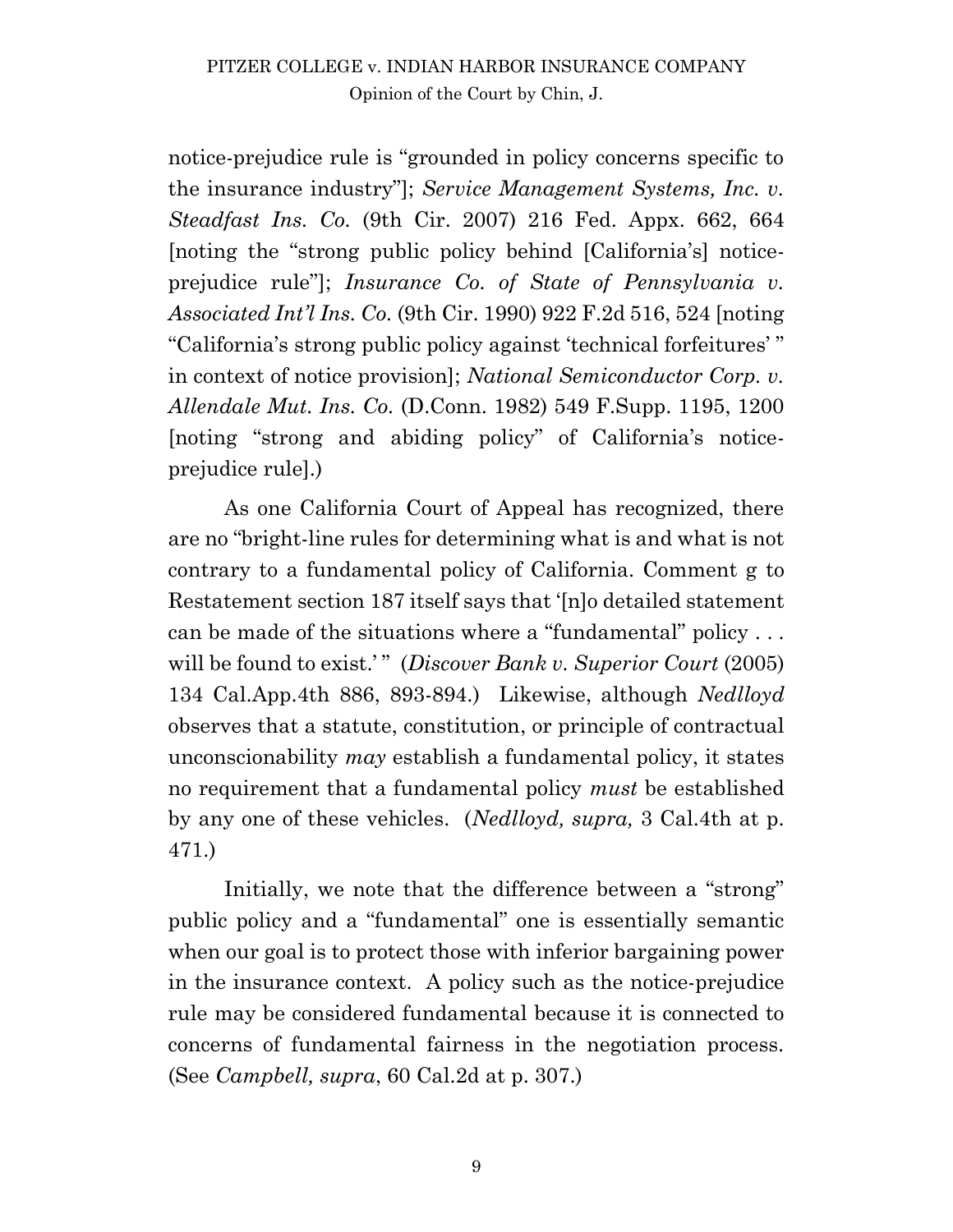We can look to other courts for guidance on how to determine whether a policy is fundamental in the absence of legislative mandate. (See *Prince George's County. v. Local Gov't Ins. Trust* (2005) 388 Md. 162, 183, fn. 9 [879 A.2d 81].) Courts in these jurisdictions have cited three essential reasons for adopting the notice-prejudice rule: "1) 'the adhesive nature of insurance contracts'; 2) 'the public policy objective of compensating tort victims'; and 3) 'the inequity of the insurer receiving a windfall due to a technicality.<sup>'</sup>" (*Century Sur. Co. v. Jim Hipner, LLC* (Wyo. 2016) 377 P.3d 784, 789.) These reasons are largely in accord with the justifications courts have set forth in determining that other rules constitute fundamental public policies. Namely, rules have been found to be fundamental public policies when (1) they cannot be contractually waived; (2) they protect against otherwise inequitable results; and (3) they promote the public interest.

The first reason for establishing the notice-prejudice rule as a fundamental policy of our state is that the notice-prejudice rule cannot be contractually waived and, thus, restricts freedom of contract. When it applies, the rule prevents enforcement of a contractual term. It overrides the parties' express intentions for a defined notice term, preventing a technical forfeiture of insurance benefits unless the insurer can show it was prejudiced by the insured's late notice.

Such restriction on parties' freedom of contract has led to the adoption of fundamental policies in other contexts, including the constitutional right to a jury trial (*Rincon EV Realty LLC v. CP III Rincon Towers, Inc.* (2017) 8 Cal.App.5th 1, 11-13); the statutory requirement that contractual attorney fees provisions be reciprocal (*ABF Capital Corp. v. Grove Properties Co.* (2005) 126 Cal.App.4th 204, 117); and the statutory ban on collecting a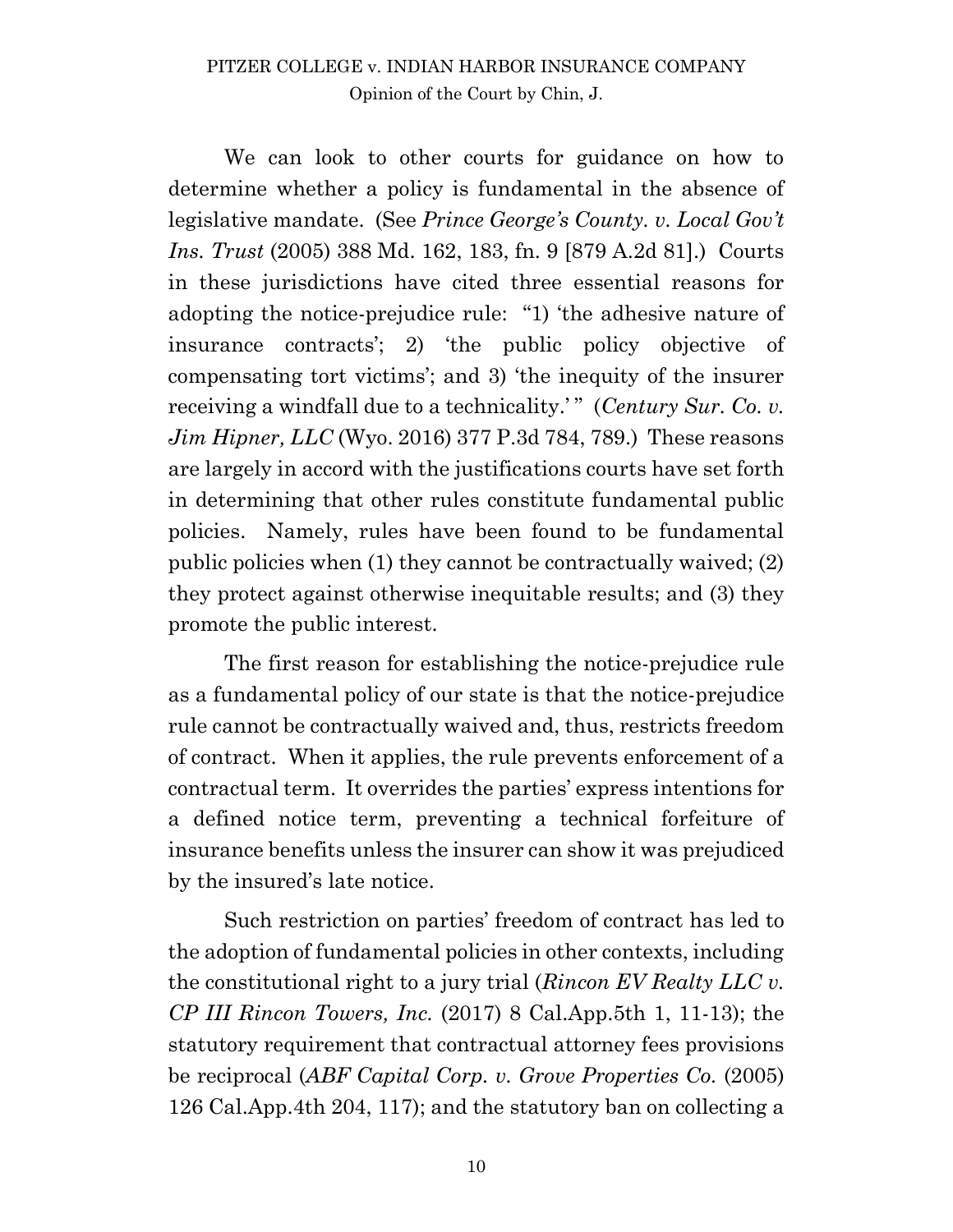postforeclosure balance from a borrower (*Guardian Savings & Loan Assn. v. MD Associates* (1998) 64 Cal.App.4th 309, 321). To this end, we have already pointed out that the noticeprejudice rule is designed to restrict freedom of contract because it is intended to prevent inequitable technical forfeitures that may otherwise result from the contract's terms. (See *Cisneros v. UNUM Life Ins. Co. of America* (9th Cir. 1998) 134 F.3d 939, 946.) As *Nedlloyd* observes, courts may consider application of a public policy that is designed to "restrict freedom of contract." (*Nedlloyd, supra,* 3 Cal.4th at p. 468.)

Second, the notice-prejudice rule protects insureds against inequitable results that are generated by insurers' superior bargaining power. We have consistently recognized that insurance contracts typically are "inherently unbalanced" and "adhesive," which "places the insurer in a superior bargaining position." (*Egan v. Mutual of Omaha Ins. Co.* (1979) 24 Cal.3d 809, 820; see *Kransco v. American Empire Surplus Lines Ins. Co.* (2000) 23 Cal.4th 390, 404 ["A fundamental disparity exists between the insured, which performs its basic duty of paying the policy premium at the outset, and the insurer, which, depending on a number of factors, may or may not have to perform its basic duties of defense and indemnification under the policy"].)

Comment g to section 187 at page 568, also finds that policies "designed to protect a person against the oppressive use of superior bargaining power" may be considered fundamental and unwaivable. (See, e.g., *In re DirecTV Early Cancellation Litigation* (C.D.Cal. 2010) 738 F.Supp.2d 1062, 1087 ["California Civil Code § 1671(d) . . . reflects California's fundamental policy to protect consumers against the oppressive use of liquidated damages clauses by parties with superior bargaining power"].)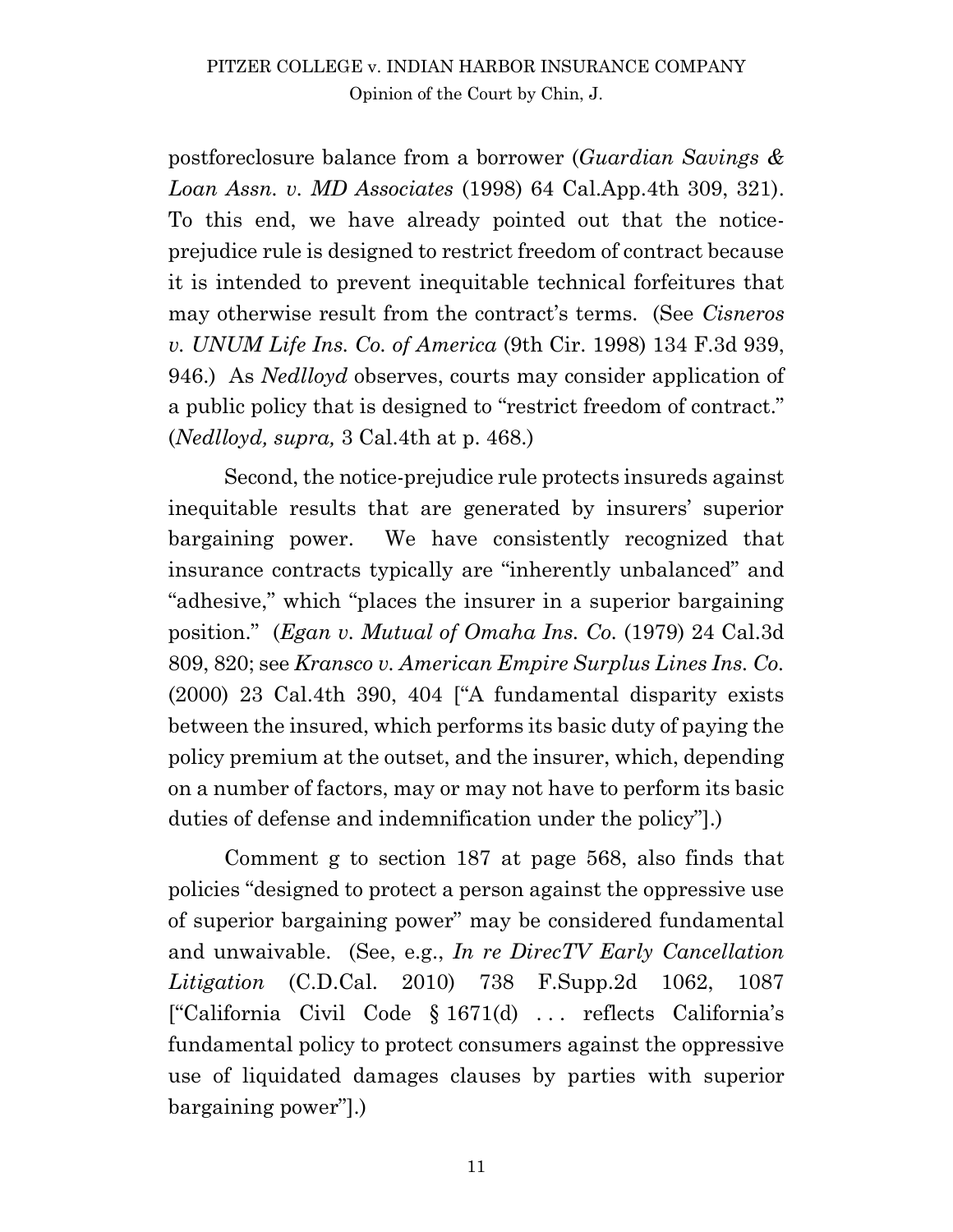The third criterion for establishing a fundamental policy is also satisfied in this case: The notice-prejudice rule promotes objectives that are in the general public's interest because it protects the public from bearing the costs of harm that an insurance policy purports to cover. (*Campbell, supra,* 60 Cal.2d at p. 306.) Where California has an important interest at stake, there is no reason why that interest is any less valid or worthy of consideration because it was developed in court decisions and not by legislative action.

Indian Harbor's contrary argument that the noticeprejudice rule is not a fundamental policy is unpersuasive. Initially, it relies on *Gantt* for its contention that our declaration of a fundamental public policy must be "delineated in constitutional or statutory provisions" or a rule of unconscionability. (*Gantt v. Sentry Insurance* (1992) 1 Cal.4th 1083, 1095.) In *Gantt*, the plaintiff sued his former employer, alleging he had been constructively discharged in retaliation for testifying truthfully about a coworker's sexual harassment claim. (*Id.* at pp. 1087-1089.) *Gantt* held that the employer violated a fundamental public policy that was grounded in Government Code section 12975, which prohibits obstruction of a Department of Fair Employment and Housing investigation. (*Gantt, supra,* 1 Cal.4th at pp. 1096-1097.)

Although *Gantt* emphasized that while "[t]he employer is bound, at a minimum, to know the fundamental public policies of the state and nation as expressed in their constitutions and statutes" (*Gantt, supra,* 1 Cal.4th at p. 1095), we distinguish it from the case at hand because implicit in *Gantt* is the recognition that it would be unreasonable to expect employers to anticipate what fundamental public policies that courts might identify, on pain of liability in tort (*ibid.*). The fundamental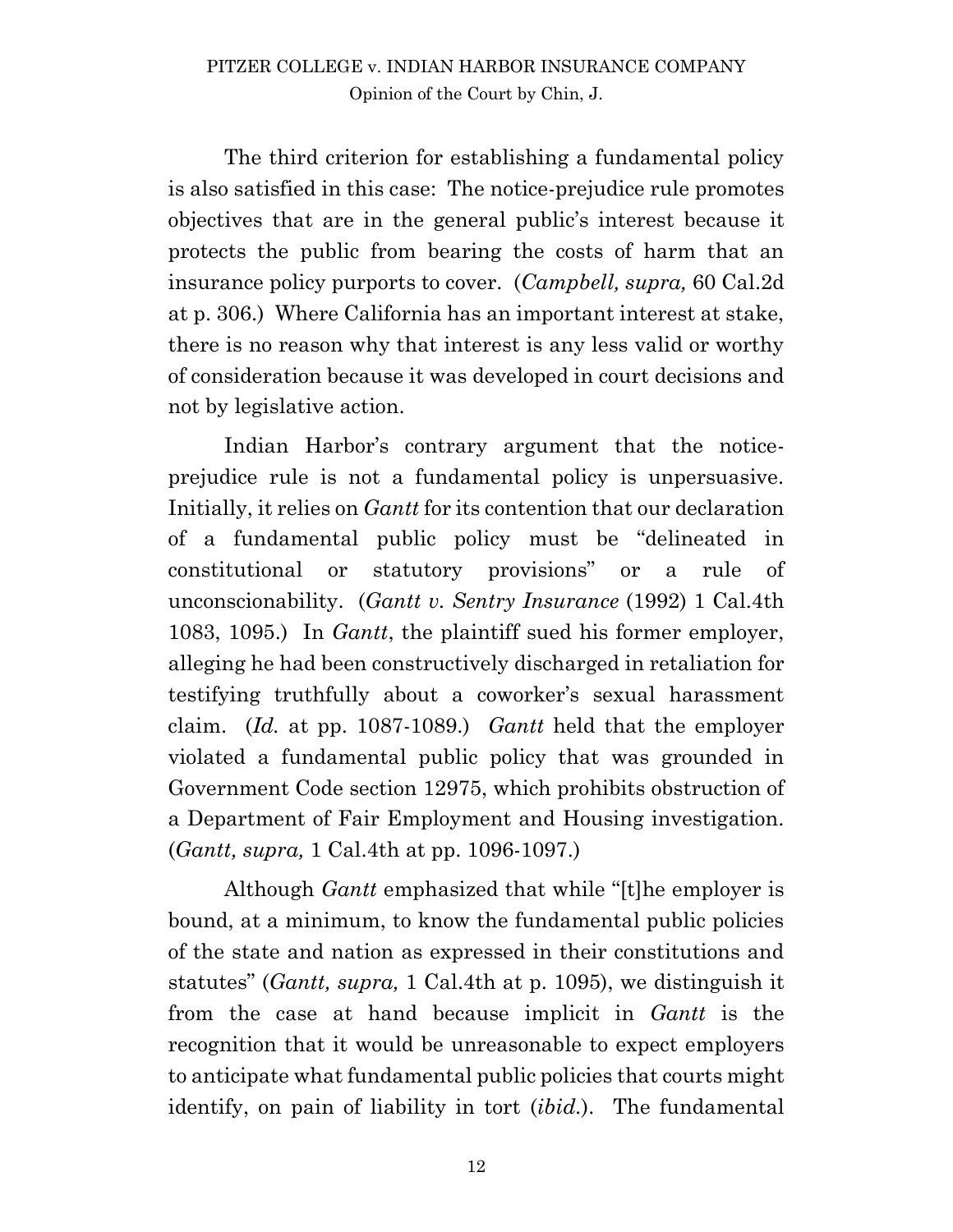public policy we identify in the insurance context brings with it no potential for tort liability; on the contrary, it prevents a windfall redounding to the benefit of the insurer, the party with superior bargaining power. Additionally, courts already decline to enforce contractual provisions that they consider to be contrary to state public interests. (See *Sheppard, Mullin*, *Richter & Hampton, LLP v. J-M Manufacturing Co., Inc.* (2018) 6 Cal.5th 59, 73 [concluding that a contract or transaction may be found contrary to public policy despite Legislature's silence on the issue].)

Amicus curiae in support of Pitzer, United Policyholders, notes that comment g to section 187 makes the same point. Comment g observes that for a policy to be considered fundamental, it *must* be "substantial" and "*may* be embodied in a statute which makes one or more kinds of contracts illegal or which is designed to protect a person against the oppressive use of superior bargaining power." (§ 187, com. g, p. 568, italics added.)

Application of the notice-prejudice rule as a fundamental public policy is also consistent with *Nedlloyd*'s holding that the implied covenant of good faith and fair dealing is not a fundamental policy of California. (*Nedlloyd, supra,* 3 Cal.4th at p. 468.) The implied covenant of good faith and fair dealing in employment contracts operates differently from the noticeprejudice rule in an insurance contract. The implied covenant supplements, rather than overrides, an agreement with a promise to act in good faith in order to "carry out the presumed intentions of contracting parties." (*Ibid*.) The notice-prejudice rule, by contrast, overrides a contractual term, and is expressly "designed to restrict freedom of contract." (*Ibid.*)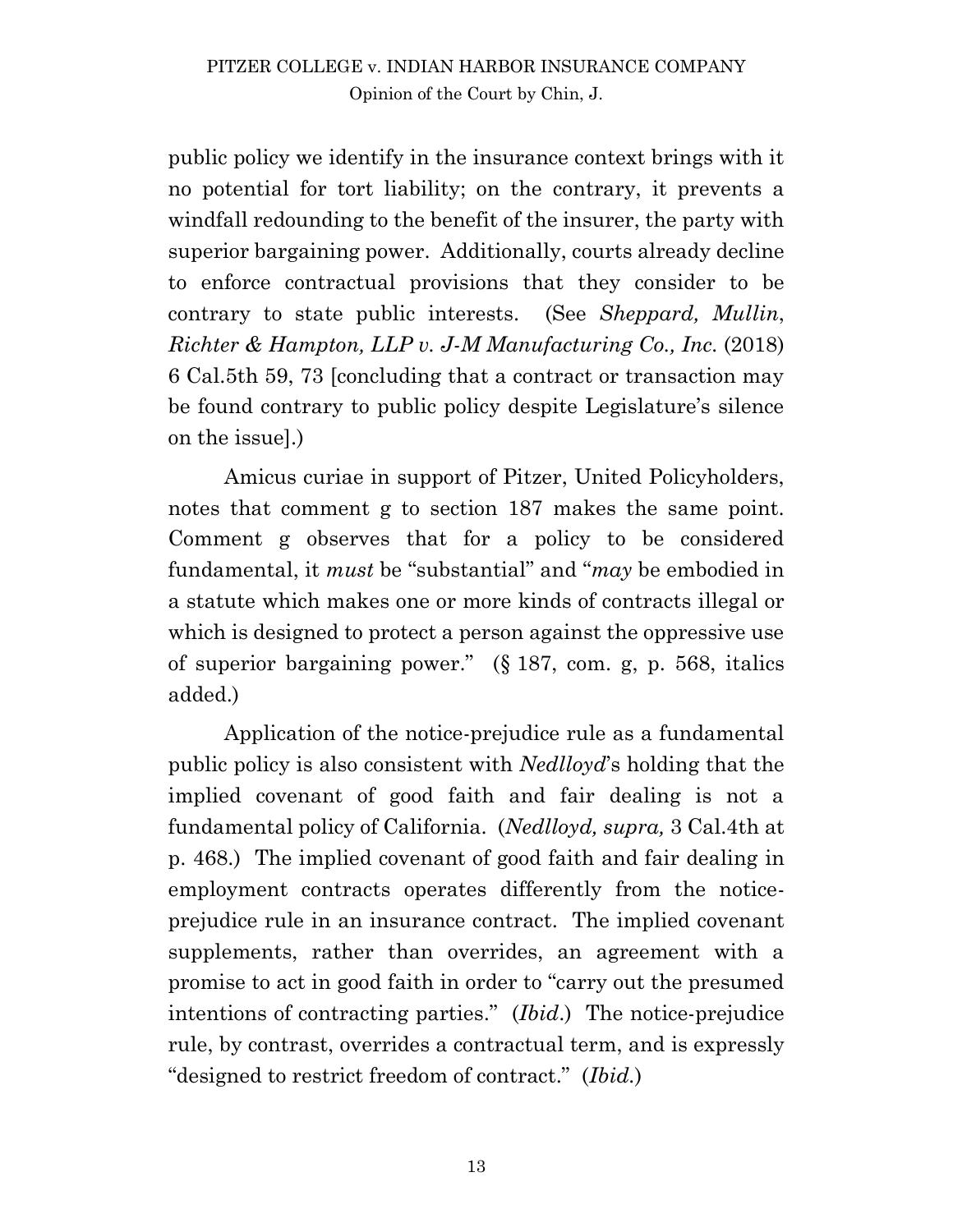Based on the foregoing reasoning, we conclude that California's notice-prejudice rule is a fundamental public policy of California. The rule is based on the rationale that the essential part of the contract is insurance coverage, not the procedure for determining liability, and that " 'the notice requirement serves to protect insurers from prejudice, . . . not . . . to shield them from their contractual obligations' through " 'a technical escape-hatch.' " " (*Carrington Estate Planning Services v. Reliance Standard Life Ins. Co.* (9th Cir. 2002) 289 F.3d 644, 647.) Prejudice is a question of fact on which the insurer has the burden of proof. (*Campbell, supra,* 60 Cal.2d at p. 306.) The insured's delay does not itself satisfy the burden of proof. (See *Shell Oil, supra,* 12 Cal.App.4th at p. 761.) The insurer establishes actual and substantial prejudice by proving more than delayed or late notice. It must show " 'a substantial likelihood that, with timely notice, and notwithstanding a denial of coverage or reservation of rights, it would have settled the claim for less or taken steps that would have reduced or eliminated the insured's liability.'" (*Safeco Ins. Co. of America*) *v. Parks* (2009) 170 Cal.App.4th 992, 1004.) In the context of third party coverage, for example, the insurer must show that timely notice would have enabled it to achieve a better result in the underlying third party action. (*Ibid.*)

Because our review is limited to answering the Ninth Circuit's first question in the affirmative, we leave it to that court to decide the remaining issues concerning whether California has a materially greater interest than New York in determining the coverage issue, such that the contract's choice of law would be unenforceable because it is contrary to our fundamental public policy. (*Washington Mutual Bank v. Superior Court, supra,* 24 Cal.4th at p. 917.) We now turn to the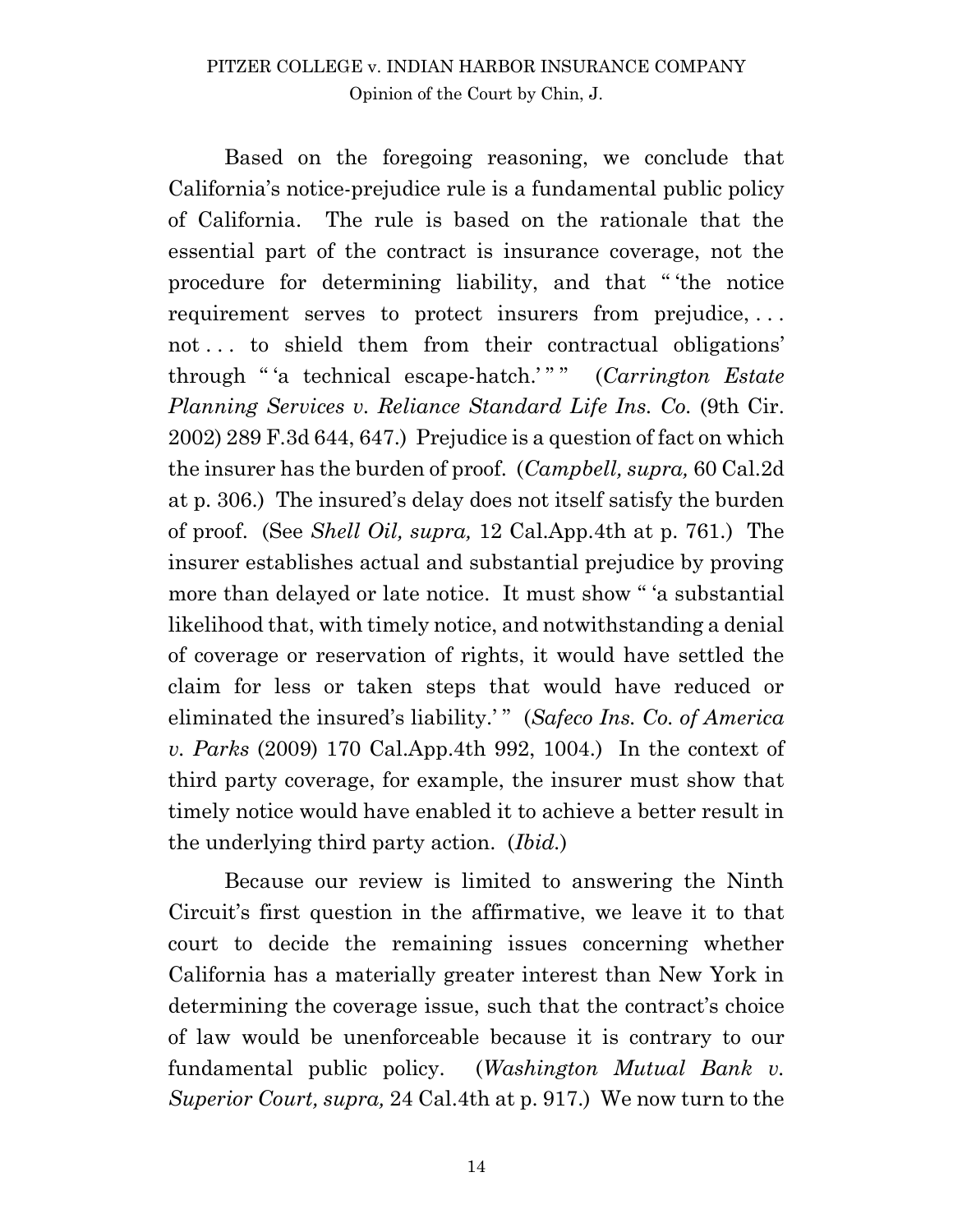Ninth Circuit's second question, as modified: whether California's notice-prejudice rule applies to the Policy's consent provision.

# **C. Consent Provision and the Notice-prejudice Rule**

We begin by reviewing the Policy's requirements. As discussed above, the consent provision here provides that, in the absence of an emergency, "[n]o costs, charges, or expenses shall be incurred without the Company's written consent, which shall not be unreasonably withheld." There is no dispute that Pitzer failed to obtain Indian Harbor's prior written consent and that Pitzer notified Indian Harbor after it had remediated the pollution damage.

As we explain below, such a consent requirement serves a role beyond the requirement to give prompt notice of a coverage event. But both promises are, nevertheless, ancillary to the insured's "basic duty of paying the policy premium" in exchange for the insurer's basic duties of defense, indemnification, or coverage for loss or remediation expenses. (*Kransco*, *supra*, 23 Cal.4th at p. 404.) As one court explained, "the purpose of a notice provision is to protect the interests of the insurer" in the performance of its basic duties — "for example, by affording the insurer the opportunity to acquire full information about the circumstances of the case, assess its rights and liabilities, and take early control of the proceedings." (*Prince George's County v. Local Government Ins. Trust* (Md. 2005) 879 A.2d 81, 95.) And so, "[i]f the insured violates the notice provision without harming the interests of the insurer  $-$  i.e. without prejudice  $$ then there is no reason to deny coverage." (*Ibid.*; see also *Weaver Bros., Inc. v. Chappel* (Alaska 1984) 684 P.2d 123, 125 ["[T]he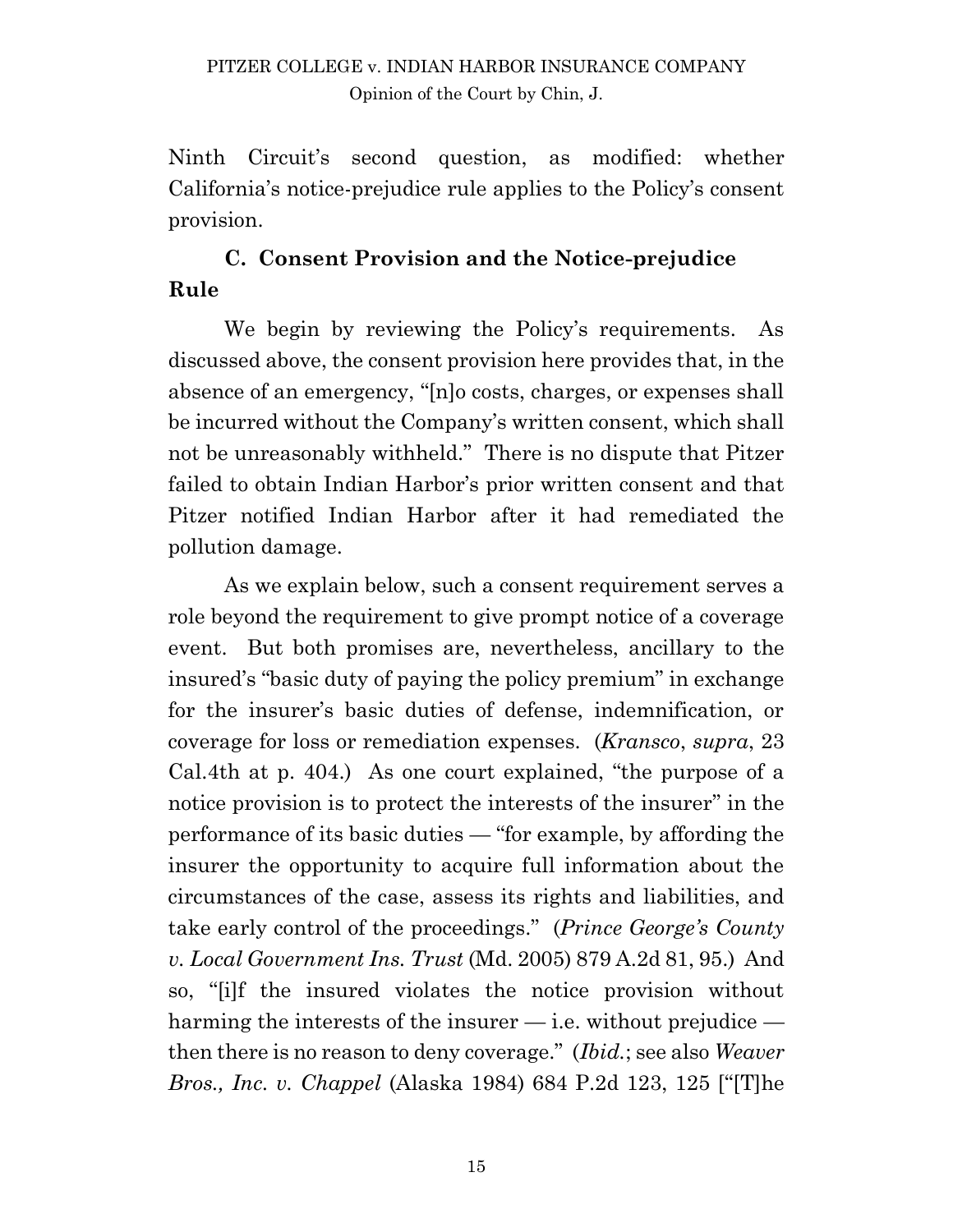notice requirement is designed to protect the insurer from prejudice. In the absence of prejudice, regardless of the reasons for the delayed notice, there is no justification for excusing the insurer from its obligations under the policy."].)

Courts have widely recognized that strict enforcement of a notice provision permits the insurer "to reap the benefits flowing from the forfeiture of the insurance policy" despite a lack of prejudice. (*Alcazar v. Hayes* (Tenn. 1998) 982 S.W.2d 845, 852.) In addition to this unfair windfall, the inequitable forfeiture has consequences that fall not only on the insured but also on the general public. Indeed, we have recognized that "[t]he field of insurance so greatly affects the public interest that the industry is viewed as a 'quasi-public' business, in which the special relationship between the insurers and policyholders requires special considerations." (*Egan*, *supra*, 24 Cal.3d at p. 820; see also *Glickman v. New York Life Ins. Co.* (1940) 16 Cal.2d 626, 635 ["The object and purpose of insurance is to indemnify the policyholder in case of loss, and ordinarily such indemnity should be effectuated rather than defeated. To that end the law makes every rational intendment in order to give full protection to the interests of the policyholder."].) Where an insured fulfills its primary duty under the parties' bargain, failure to give timely notice will not excuse the insurer's reciprocal obligations unless the insurer demonstrates prejudice from the failure. (See, e.g., *Campbell*, *supra*, 60 Cal.2d at pp. 305-307.)

Much the same rationale applies to first party policy provisions requiring the insurer's consent before the policyholder incurs costs. Indian Harbor itself has suggested that a consent provision guards against the insured making unnecessary expenditures, allows the insurer to approve and control costs, and protects the insurer's subrogation rights. In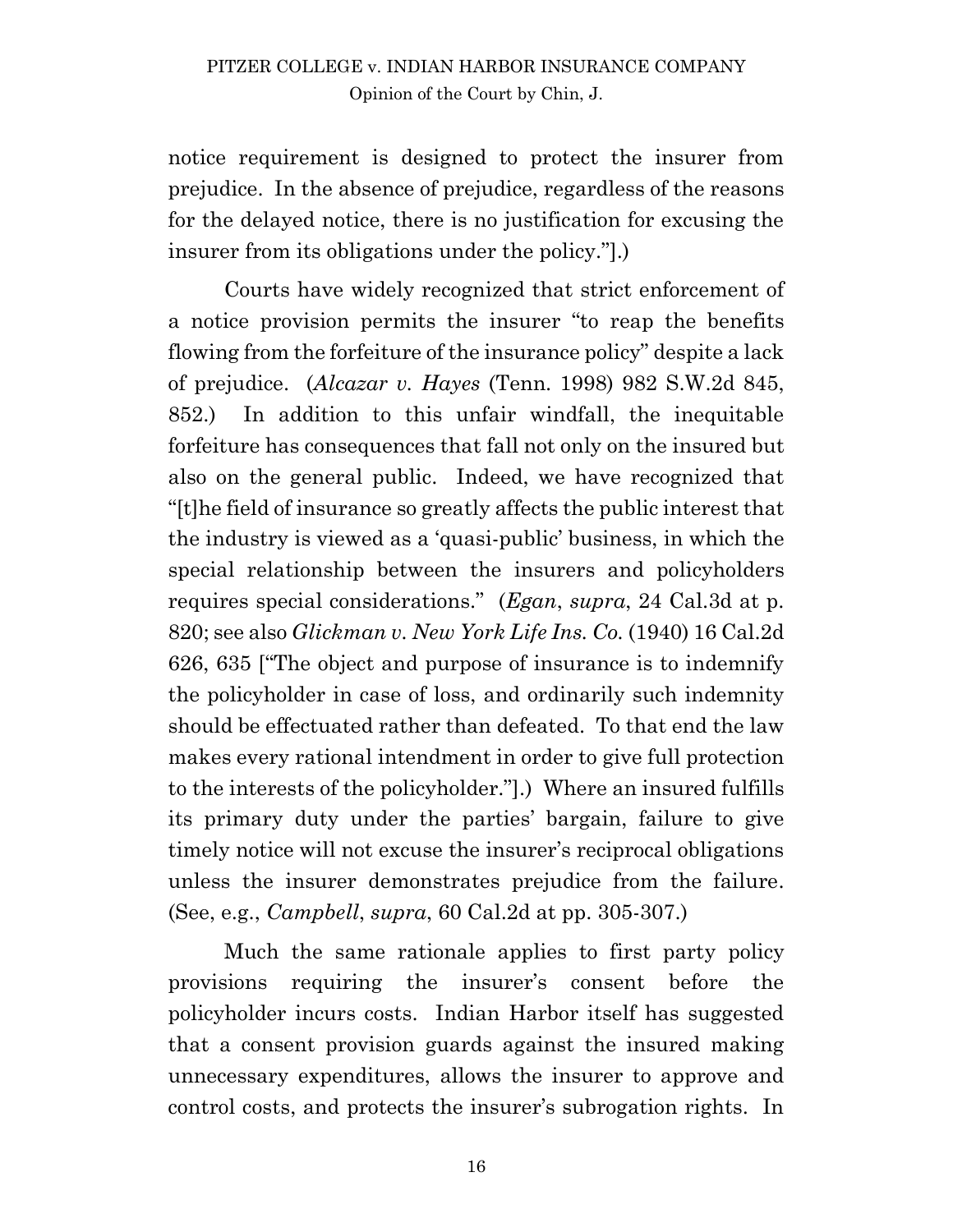the case of a pollution remediation policy, a consent requirement also avoids the potential destruction of evidence, through the insured's unilateral remediation efforts, that could permit the insurer to make more fully informed decisions about whether to approve certain expenses. Yet at core, these purposes are much the same as those pertaining to notice provisions. They all facilitate the insurer's primary duties under the contract and speak to minimizing prejudice in performing those duties. For these reasons, the notice-prejudice rule makes good sense for consent provisions in first party policies just as it does for notice provisions.

We have no reason to believe imposing this rule on first party insurers will prove so unmanageable for those suffering actual prejudice to justify a contrary conclusion. (See *Campbell*, *supra*, 60 Cal.2d at p. 307.) Requiring the first party insurers to show prejudice because the insured's actions meaningfully increased remediation costs or significantly hampered insurers' abilities to seek subrogation against responsible parties adequately protects their interests while furthering the broader public policy considerations we have already discussed.

Whereas first party coverage obligates the insurer to pay damages claimed by the insured itself, third party coverage obligates the insurer to defend, settle, and pay damages claimed by a third party against the insured. "[A] first party insurance policy provides coverage for loss or damage sustained directly by the insured (e.g., life, disability, health, fire, theft and casualty insurance). A third party liability policy, by contrast, provides coverage for liability of the insured to a third party who has been injured because of the insured's negligence. Examples of such coverage are typically found in (but not limited to) commercial general liability policies, a homeowner's liability policy, a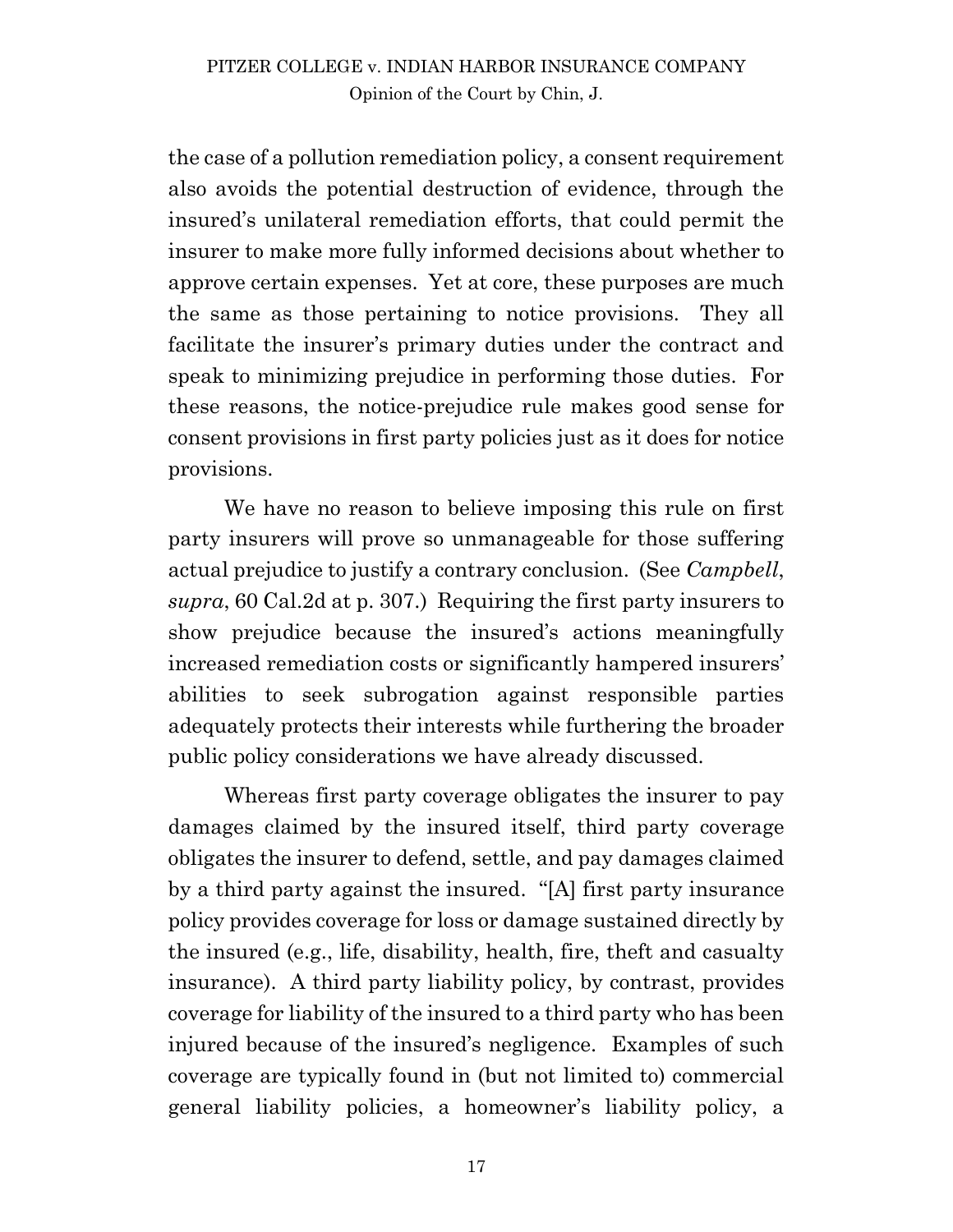directors and officers liability policy, or an errors and omissions policy. In the usual first party policy context, the insurer promises to pay money to the insured upon the happening of an event (also known as an occurrence), the risk of which has been insured against. In the typical third party liability policy context, the carrier assumes a contractual duty to pay judgments the insured becomes legally obligated to pay as damages because of bodily injury or property damage caused by the insured." (*Montrose Chemical Corp. v. Admiral Ins. Co.*  (1995) 10 Cal.4th 645, 663 (*Montrose*).) Thus, in the first party context, the insured looks to the insurer to cover an insured event or occurrence. (*Id*. at p. 664.) The insured must not ignore the damage once it is discovered, or otherwise prejudice the insurer's ability to investigate and cover the loss. In the third party liability context, "the insurer is invested with the complete control and direction of the defense." (*Truck Ins. Exchange v. Unigard Ins. Co.* (2000) 79 Cal.App.4th 966, 981.) In third party cases, "the decision to pay any remediation costs outside the civil action context raises a judgment call left solely to the insurer." (*Jamestown Builders Inc. v. General Star Indemnity Co.* (1999) 77 Cal.App.4th 341, 346 (*Jamestown Builders*).)

In third-party insurance policies, then, consent provisions, sometimes called "no voluntary payment" provisions, "are designed to ensure that responsible insurers that promptly accept a defense tendered by their insureds thereby gain control over the defense and settlement of the claim." (*Jamestown Builders*, *supra*, 77 Cal.App.4th at p. 346.) *Jamestown Builders* explained that these consent clauses mean that "insureds cannot unilaterally settle a claim before the establishment of the claim against them and the insurer's refusal to defend in a lawsuit to establish liability. . . . In short, the provision protects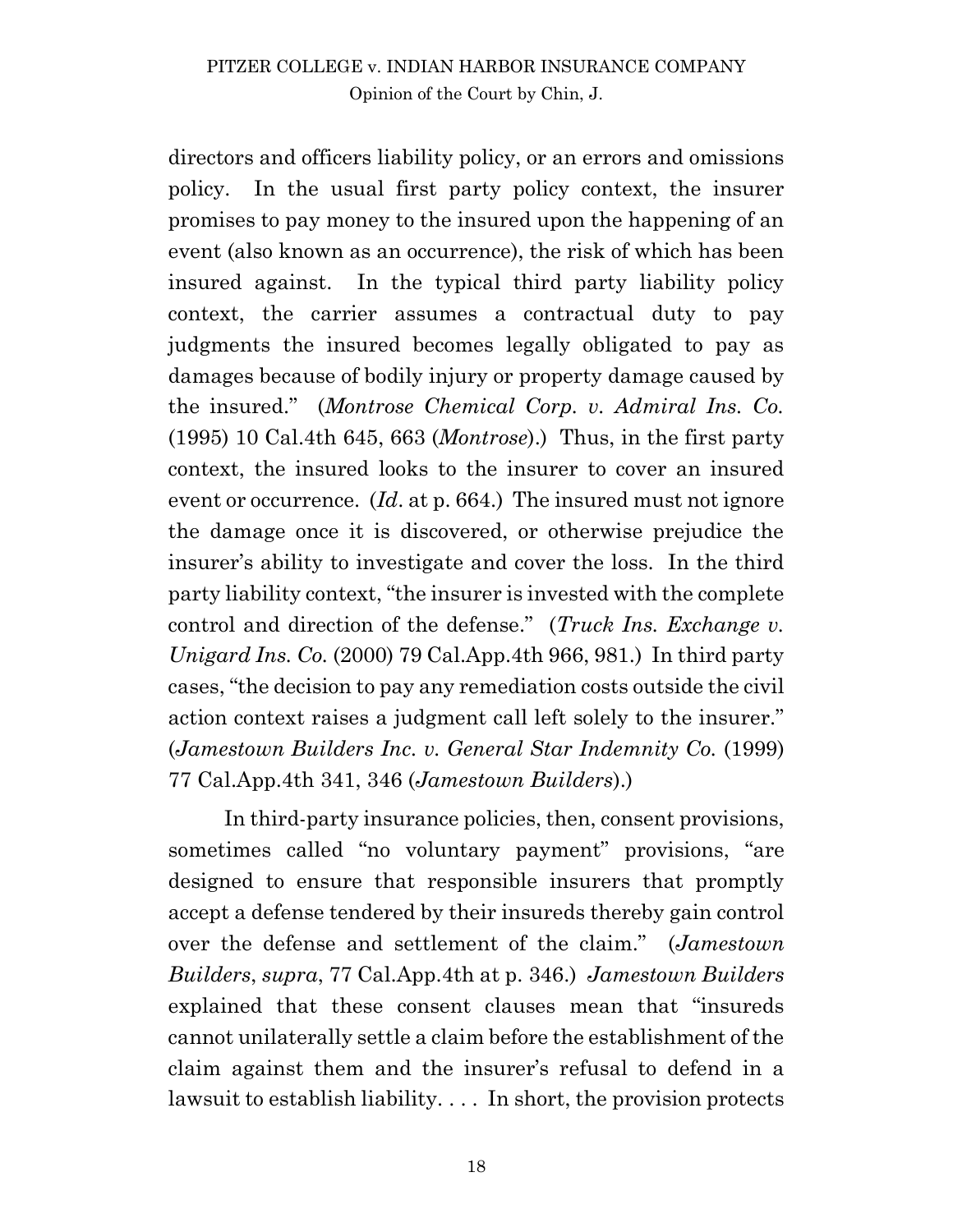against coverage by fait accompli." (*Ibid.*) The insurer's duties to defend and settle a lawsuit are crucial to its coverage obligations. (*Helfand v. National Union Fire Ins. Co.* (1992) 10 Cal.App.4th 869, 888; see *Pacific Employers Ins. Co. v. Superior Court* [insurer left without control of its insured's defense or settlement under a claims-made policy has been inherently prejudiced by the lack of timely notice].) Because the insurer's right to control the defense and settlement of claims is paramount in the third-party context, California appellate courts have generally refused to find the notice-prejudice rule applicable to consent provisions in third-party policies. (See *Insua v. Scottsdale Inc. Co.* (2002) 104 Cal.App.4th 737, 745; *Jamestown Builders*, at p. 346 [notice-prejudice rule does not apply to consent provisions].)

No California court has addressed whether the noticeprejudice rule should be extended to a consent provision in the context of first party coverage. In a true first party context, there is no claim of liability for the insurer to defend and hence no logical need for it to retain unimpaired control over the claims handling. Thus, the reasons courts have refused to apply the notice-prejudice rule to consent provisions in third party policies generally do not apply to first party coverage. Primarily, in a first party policy, the insurer's duty to defend and settle potential claims is not crucial to its coverage obligations. Compared with third party coverage, the insurer simply does not exercise the same contractual control over the potential loss or occurrence, which can happen long after the policy period has expired. (*Montrose*, *supra,* 10 Cal.4th at p. 663.)

For these reasons, failure to obtain consent in the first party context is not inherently prejudicial, and the usual logic of the notice-prejudice rule should control, in the absence of a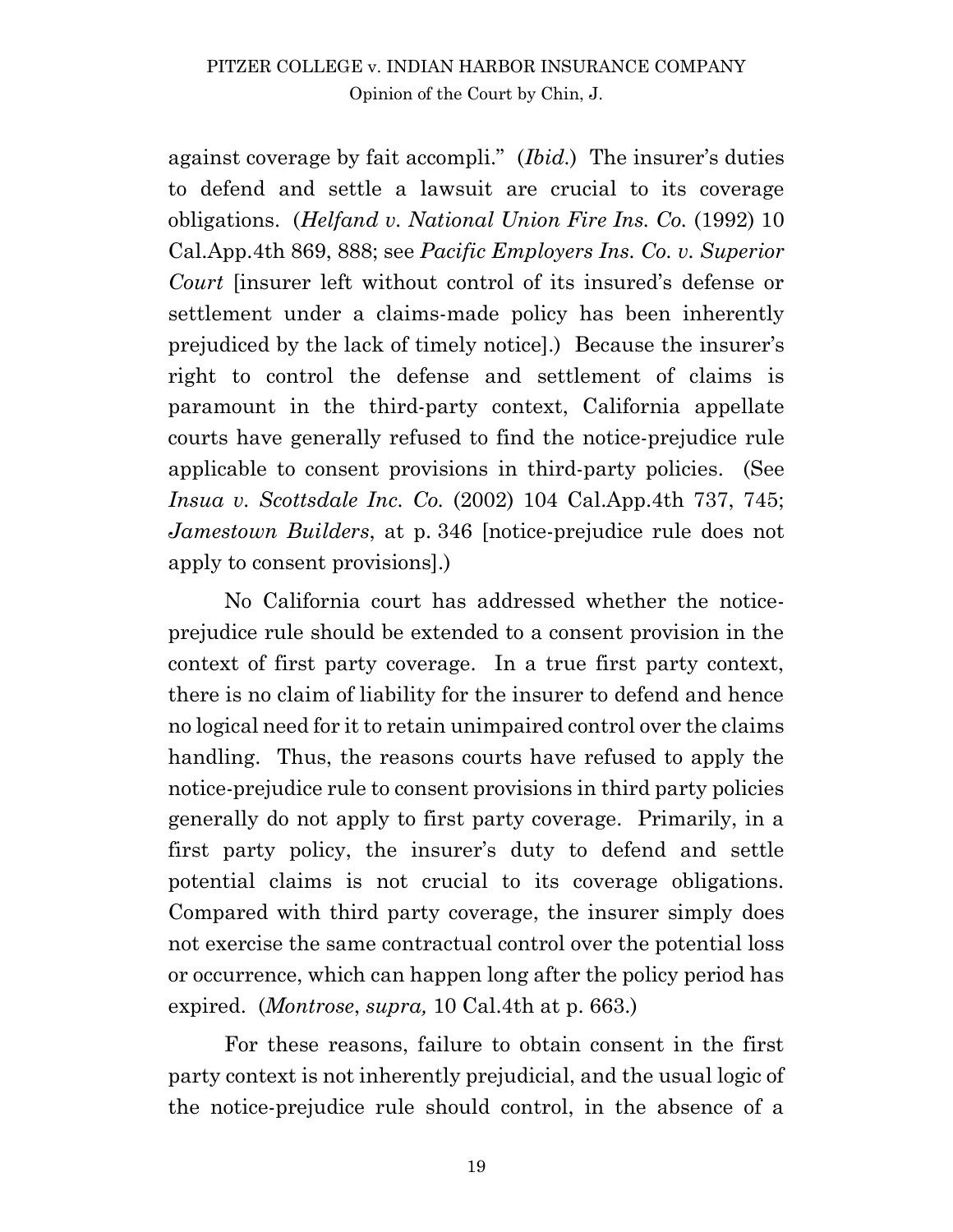coverage requirement for a third party claim or potential claim. Where the insurer owes no duty to defend against third party claims, the insured's failure to seek the insurer's consent to remediate a loss implicates risks that, while perhaps different in degree, are not so dissimilar to those in failing to provide notice of a loss to warrant departure from a case-by-case analysis of prejudice. For these reasons, we hold that California's notice-prejudice rule is applicable to a consent provision in a first party policy where coverage does not depend on the existence of a third party claim or potential claim.

Yet ultimately this case is not one where we can offer a definitive ruling on whether the notice-prejudice rule applies to the Policy's consent provision because the parties vigorously dispute whether Indian Harbor's policy provides first party or third party coverage. The Policy's insuring provisions are written in two parts: Section I.B. of the Policy describes the Insuring Agreement with respect to remediation liability, reads as follows: "The Company will pay on behalf of the INSURED for REMEDIATION EXPENSE and related LEGAL EXPENSE resulting from any POLLUTION CONDITION on, at, under or migrating from any COVERED LOCATION:

"1. for a CLAIM first made against the INSURED during the POLICY PERIOD which the insured has or will become legally obligated to pay; *or*

"2. that is first discovered during the POLICY PERIOD, provided that the INSURED reports such CLAIM or POLLUTION CONDITION to the Company, in writing, during the POLICY PERIOD or, where applicable, the EXTENDED REPORTING PERIOD." (Italics added.)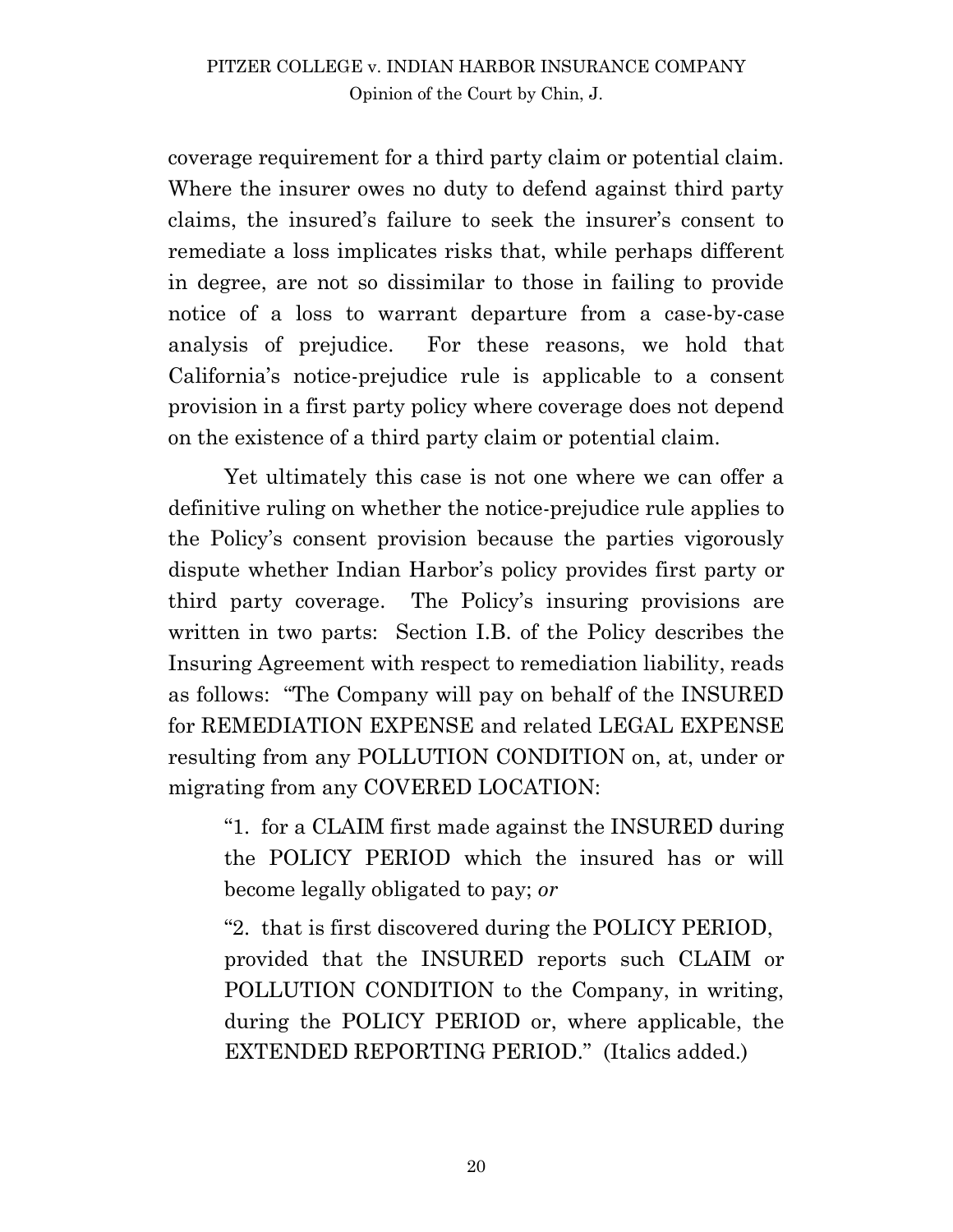Pitzer argues that section 1.B.2 provides first party liability coverage. Pitzer points out that the insurer in part 1.B.2 is arguably promising to pay money to the insured upon the happening of an event that the insured itself discovers—and the typical claims-made third party policy does not have a "discovery requirement as a prerequisite of triggering coverage." (*Montrose*, *supra*, 10 Cal.4th at p. 664.) Indian Harbor asserts, to the contrary, that sections 1.B.1 and 1.B.2 do not provide coverage for true first party remediation, in part because the policy defines "Remediation Expense" as an expense incurred to abate a pollution condition "to the extent required by" federal, state, or local laws or by "a legally executed state voluntary program" for cleaning up a pollution condition.

Resolving the question whether the Policy's coverage should be considered first party or third party for purposes of the notice-prejudice rule is beyond the scope of the Ninth Circuit's question to us. (As originally framed, the federal court's question was only whether "a consent provision in a firstparty claim insurance policy [can] be interpreted as a notice provision such that the notice-prejudice rule applies.") Without additional evidence regarding the intent of the parties in forming the Policy, we leave it to the Ninth Circuit to determine what type of policy is at issue, and the ultimate question of whether the notice-prejudice rule applies to the consent provision here.

## **III. CONCLUSION**

Based on the foregoing reasoning, we conclude that the notice-prejudice rule is a fundamental public policy of our state and that it applies to consent provisions in first party insurance policies. Because the parties dispute the type of policy at issue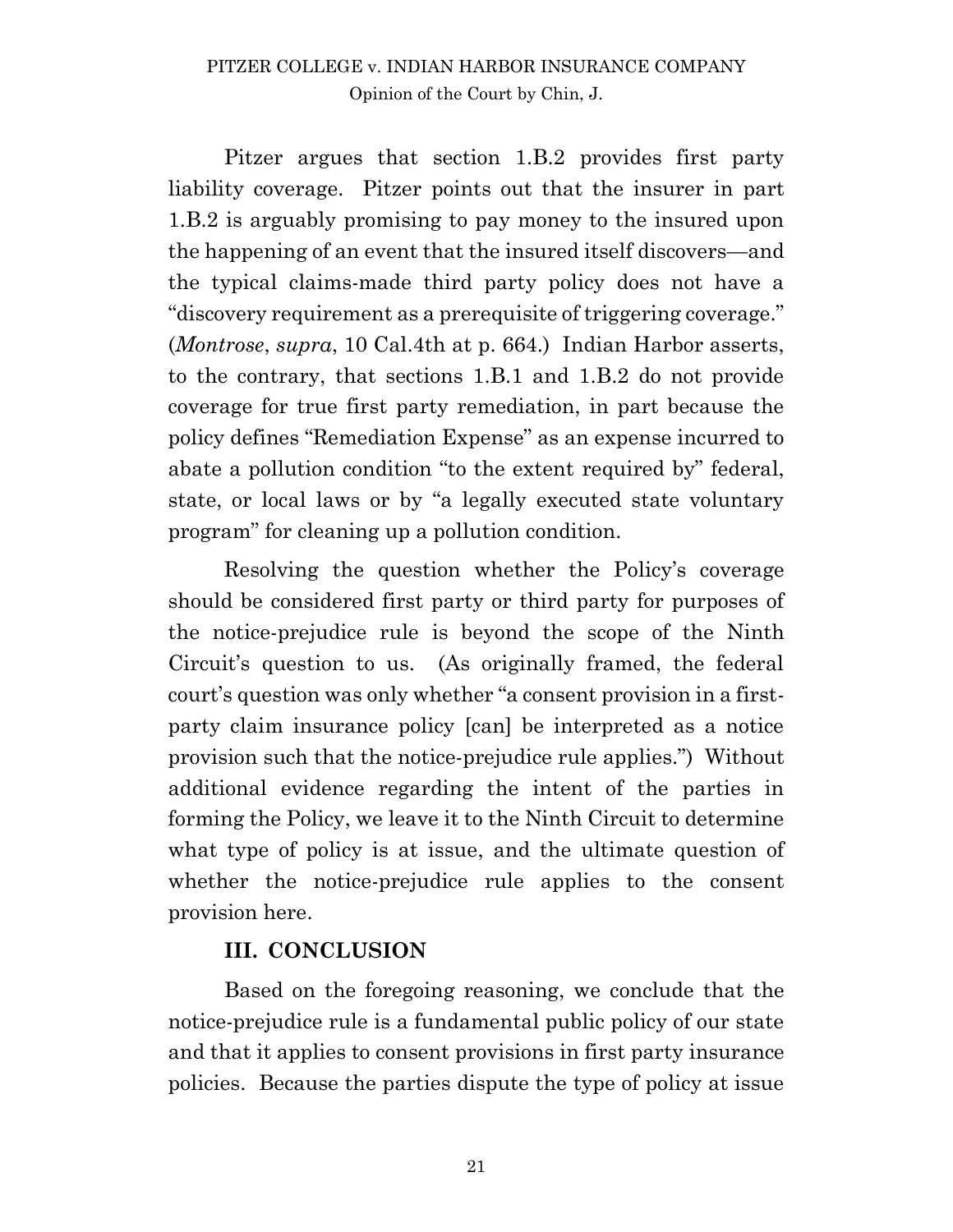here, we leave construction of the insurance contract to the Ninth Circuit. That construction will determine whether the notice-prejudice rule applies to the Policy's consent provision.

#### **CHIN, J.**

**We Concur:**

**CANTIL-SAKAUYE, C. J. CORRIGAN, J. LIU, J. CUÉLLAR, J. KRUGER, J. GROBAN, J.**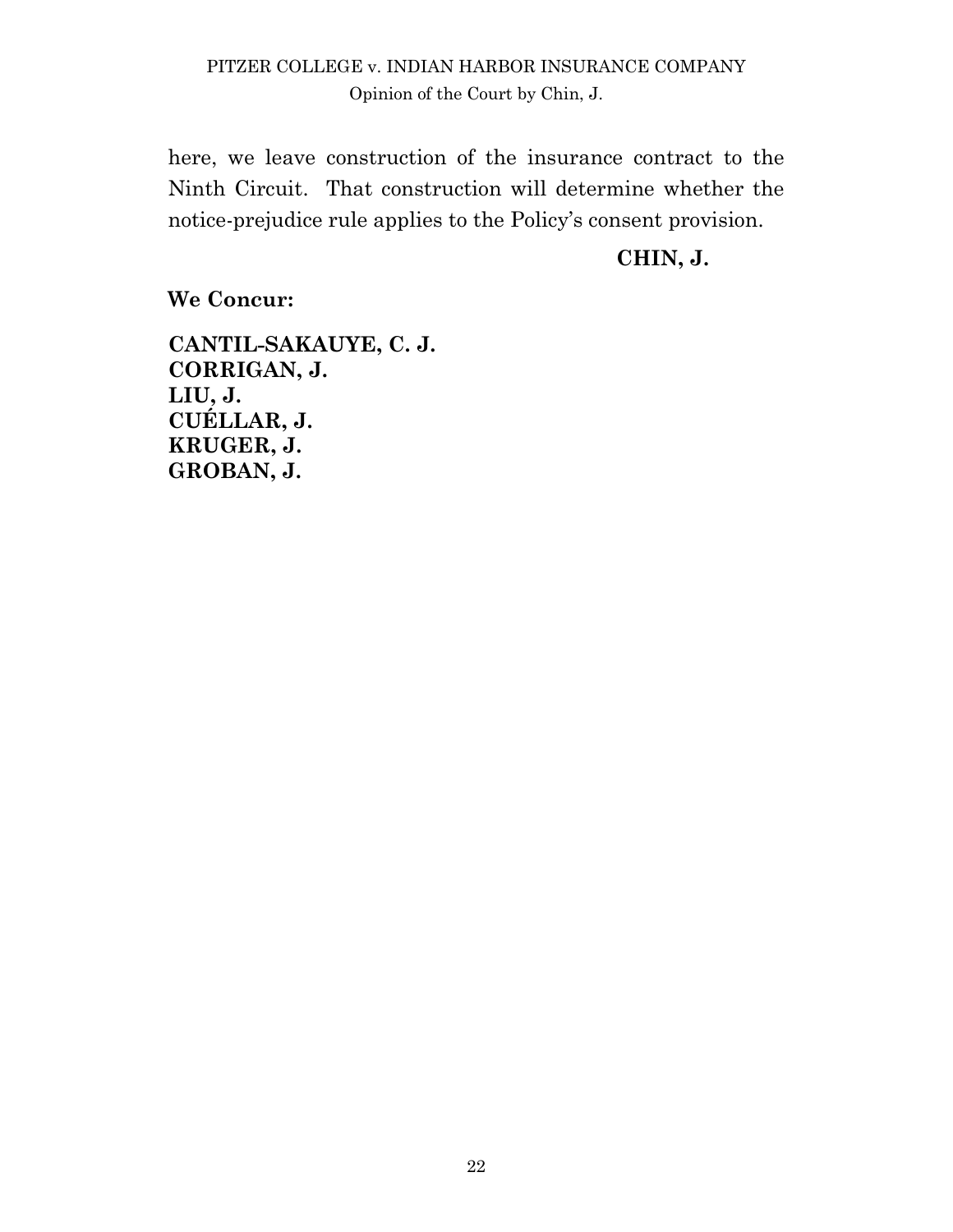*See next page for addresses and telephone numbers for counsel who argued in Supreme Court.*

**\_\_\_\_\_\_\_\_\_\_\_\_\_\_\_\_\_\_\_\_\_\_\_\_\_\_\_\_\_\_\_\_\_\_\_\_\_\_\_\_\_\_\_\_\_\_\_\_\_\_\_\_\_\_\_\_\_\_\_\_\_\_\_\_\_\_\_\_\_\_\_\_\_\_\_\_\_\_\_\_\_\_**

**\_\_\_\_\_\_\_\_\_\_\_\_\_\_\_\_\_\_\_\_\_\_\_\_\_\_\_\_\_\_\_\_\_\_\_\_\_\_\_\_\_\_\_\_\_\_\_\_\_\_\_\_\_\_\_\_\_\_\_\_\_\_\_\_\_\_\_\_\_\_\_\_\_\_\_\_\_\_\_\_\_\_**

**\_\_\_\_\_\_\_\_\_\_\_\_\_\_\_\_\_\_\_\_\_\_\_\_\_\_\_\_\_\_\_\_\_\_\_\_\_\_\_\_\_\_\_\_\_\_\_\_\_\_\_\_\_\_\_\_\_\_\_\_\_\_\_\_\_\_\_\_\_\_\_\_\_\_\_\_\_\_\_\_\_\_**

**\_\_\_\_\_\_\_\_\_\_\_\_\_\_\_\_\_\_\_\_\_\_\_\_\_\_\_\_\_\_\_\_\_\_\_\_\_\_\_\_\_\_\_\_\_\_\_\_\_\_\_\_\_\_\_\_\_\_\_\_\_\_\_\_\_\_\_\_\_\_\_\_\_\_\_\_\_\_\_\_\_\_**

**Name of Opinion** Pitzer College v. Indian Harbor Insurance Company

**Unpublished Opinion Original Appeal Original Proceeding** XXX on request pursuant to rule 8.548, Cal. Rules of Court **Review Granted Rehearing Granted**

**Opinion No.** S239510 **Date Filed:** August 29, 2019

**Court: County: Judge:**

#### **Counsel:**

Murtaugh Meyer Nelson & Treglia, Murtaugh Treglia Stern & Deily, Michael J. Murtaugh, Lawrence J. DiPinto and Thomas N. Fay for Plaintiff and Appellant.

Polsinelli, Richard C. Giller and Michelle Buckley for United Policyholders as Amicus Curiae on behalf of Plaintiff and Appellant.

Duane Morris, Max H. Stern, Jessica E. La Londe and Katherine Nichols for Defendant and Respondent.

Crowell & Moring, Laura A. Foggan and Michael Lee Huggins for Complex Insurance Claims Litigation Association and American Insurance Association as Amici Curiae on behalf of Defendant and Respondent.